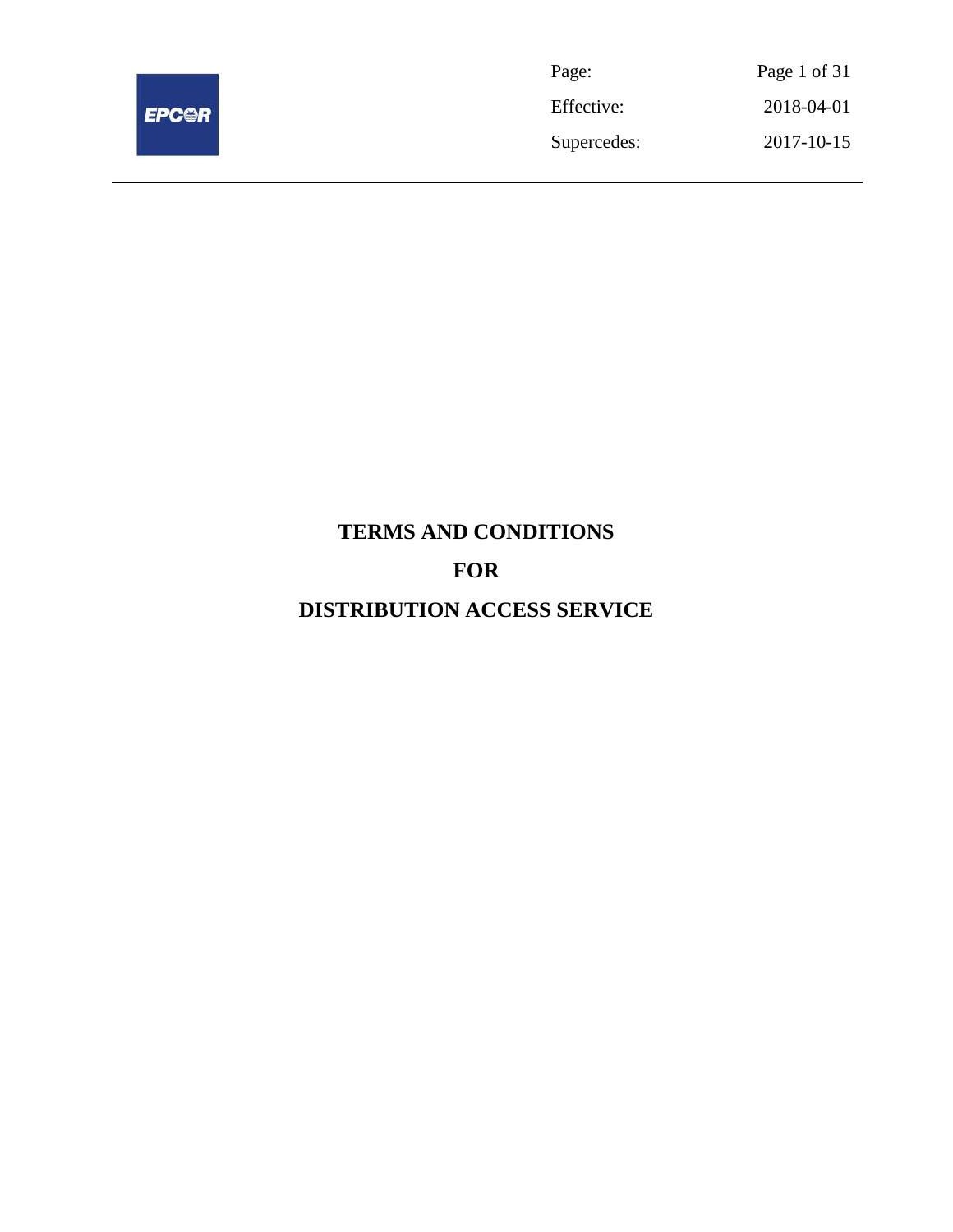

Page: Page 2 of 31 2018-04-01 Effective: Supercedes:  $2017 - 10 - 15$ 

# **TABLE OF CONTENTS**

| 2.1  |                                                                     |  |
|------|---------------------------------------------------------------------|--|
| 2.2  |                                                                     |  |
| 2.3  |                                                                     |  |
| 2.4  |                                                                     |  |
|      |                                                                     |  |
| 3.1  |                                                                     |  |
| 3.2  |                                                                     |  |
| 3.3  |                                                                     |  |
| 3.4  |                                                                     |  |
| 3.5  |                                                                     |  |
| 3.6  |                                                                     |  |
| 3.7  |                                                                     |  |
| 3.8  |                                                                     |  |
|      |                                                                     |  |
| 4.1  | Customer Inquiries Related to Emergency Situations and Outages 11   |  |
| 4.2  |                                                                     |  |
|      |                                                                     |  |
| 5.1  |                                                                     |  |
| 5.2  |                                                                     |  |
| 5.3  |                                                                     |  |
|      |                                                                     |  |
| 6.1  |                                                                     |  |
| 6.2  |                                                                     |  |
| 6.3  |                                                                     |  |
| 6.4  | Billing Period and Information for Distribution Access Service  15  |  |
| 6.5  |                                                                     |  |
| 6.6  |                                                                     |  |
| 6.7  |                                                                     |  |
| 6.8  |                                                                     |  |
| 6.9  |                                                                     |  |
| 6.10 |                                                                     |  |
|      | <b>ARTICLE 7 - DISCONTINUANCE OF DISTRIBUTION ACCESS SERVICE 18</b> |  |
| 7.1  |                                                                     |  |
| 7.2  |                                                                     |  |
| 7.3  |                                                                     |  |
|      |                                                                     |  |
| 8.1  |                                                                     |  |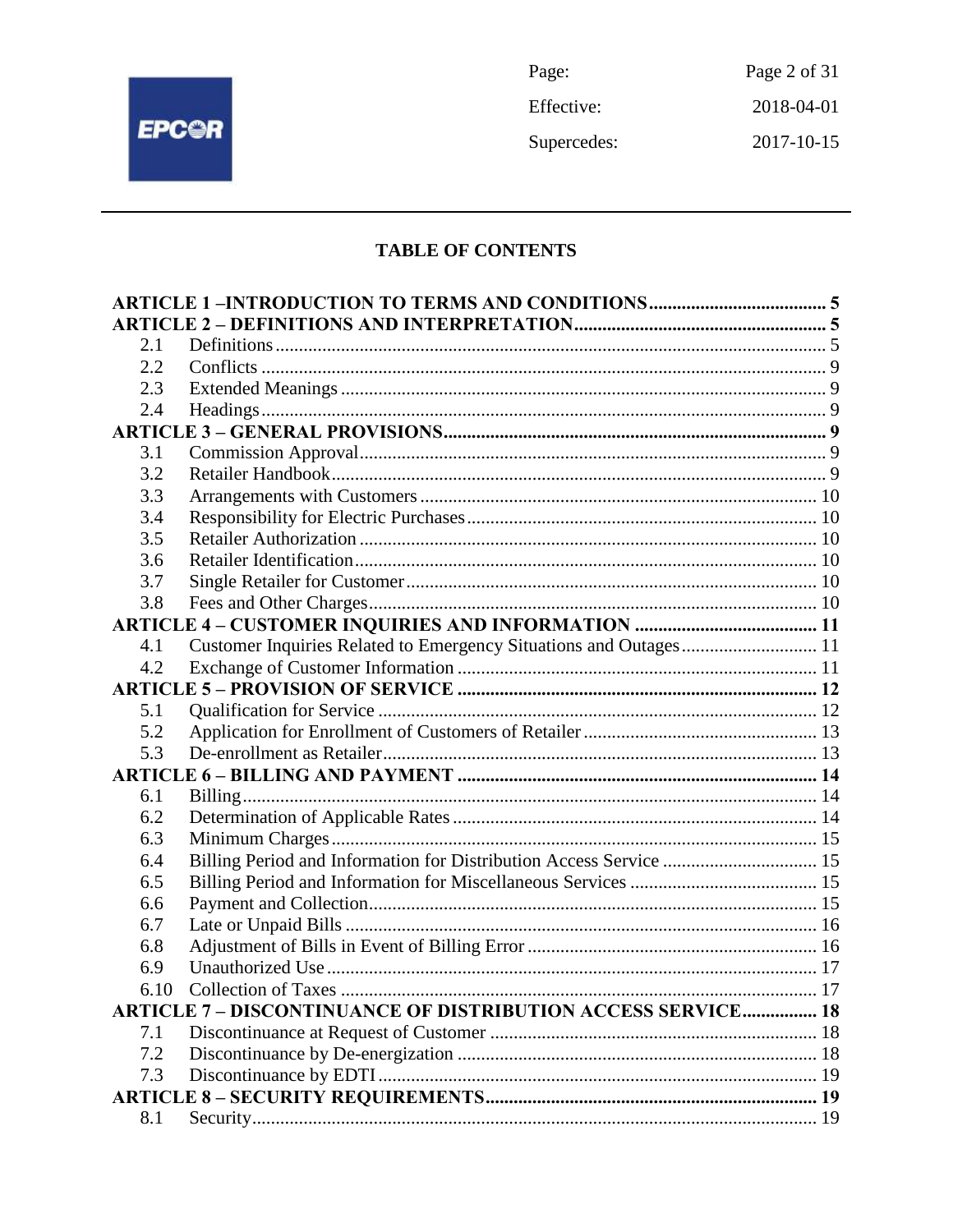# EPC@R

| Page:       | Page 3 of 31 |
|-------------|--------------|
| Effective:  | 2018-04-01   |
| Supercedes: | 2017-10-15   |

| 8.2  |                                                                              |  |
|------|------------------------------------------------------------------------------|--|
| 8.3  |                                                                              |  |
| 8.4  |                                                                              |  |
| 8.5  |                                                                              |  |
|      |                                                                              |  |
| 9.1  |                                                                              |  |
| 9.2  |                                                                              |  |
| 9.3  |                                                                              |  |
| 9.4  |                                                                              |  |
| 9.5  |                                                                              |  |
| 9.6  |                                                                              |  |
|      |                                                                              |  |
| 10.1 |                                                                              |  |
|      |                                                                              |  |
|      |                                                                              |  |
| 11.1 |                                                                              |  |
| 11.2 |                                                                              |  |
|      |                                                                              |  |
|      |                                                                              |  |
| 12.1 |                                                                              |  |
| 12.2 |                                                                              |  |
| 12.3 |                                                                              |  |
| 12.4 |                                                                              |  |
|      |                                                                              |  |
| 13.1 |                                                                              |  |
| 13.2 |                                                                              |  |
| 13.3 |                                                                              |  |
| 13.4 |                                                                              |  |
| 13.5 |                                                                              |  |
| 13.6 |                                                                              |  |
| 13.7 |                                                                              |  |
| 13.8 |                                                                              |  |
| 13.9 |                                                                              |  |
|      |                                                                              |  |
|      |                                                                              |  |
|      | <b>ARTICLE 14 - ADDITIONAL PROVISIONS RELATING TO SERVICES  29</b>           |  |
| 14.1 | Independent System Operation or Transmission Facility Owner Requirements  29 |  |
| 14.2 |                                                                              |  |
| 14.3 |                                                                              |  |
| 14.4 |                                                                              |  |
| 14.5 |                                                                              |  |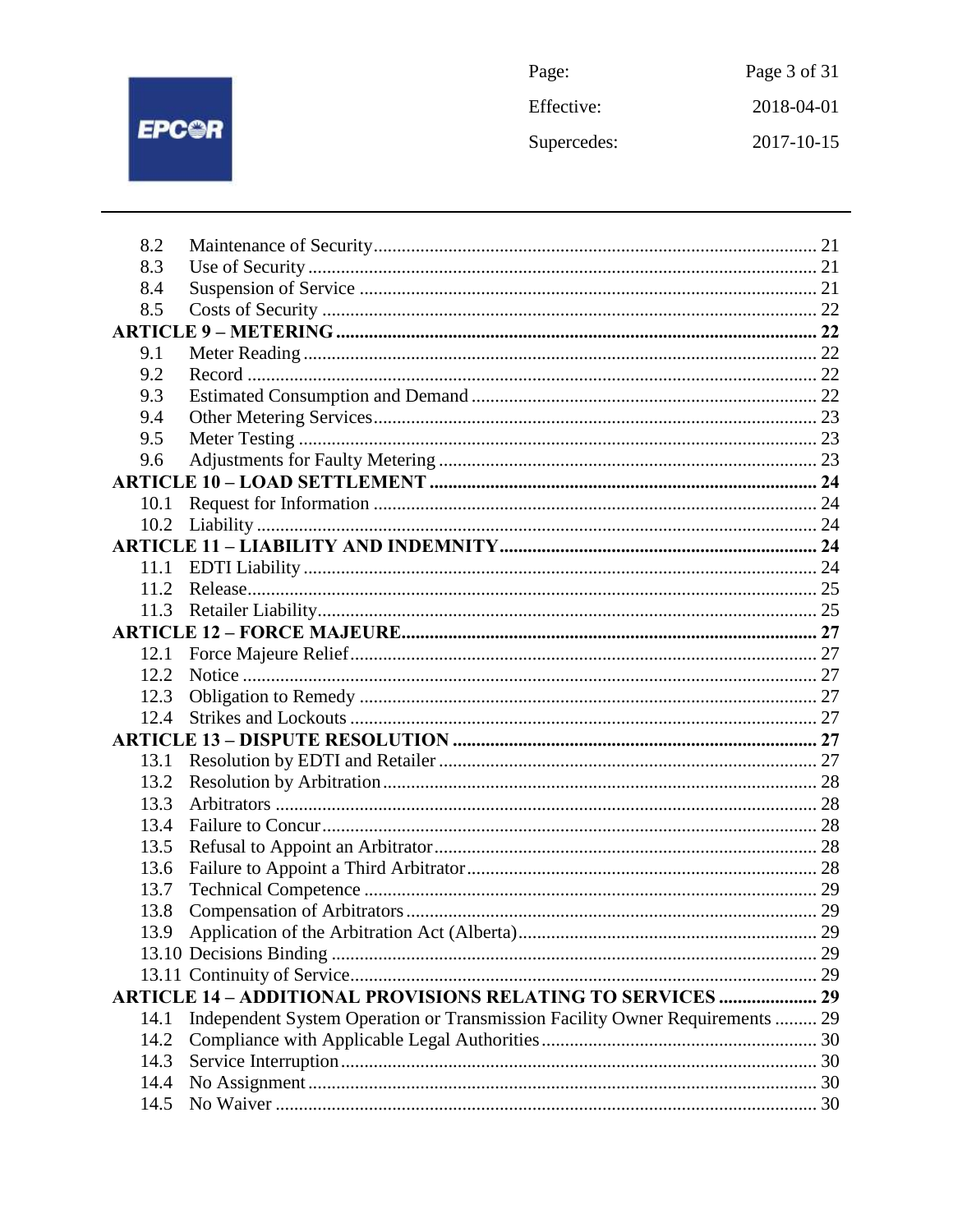|              | Page:       | Page 4 of 31 |
|--------------|-------------|--------------|
| <b>EPCOR</b> | Effective:  | 2018-04-01   |
|              | Supercedes: | 2017-10-15   |
|              |             |              |

| 14.6 |  |
|------|--|
|------|--|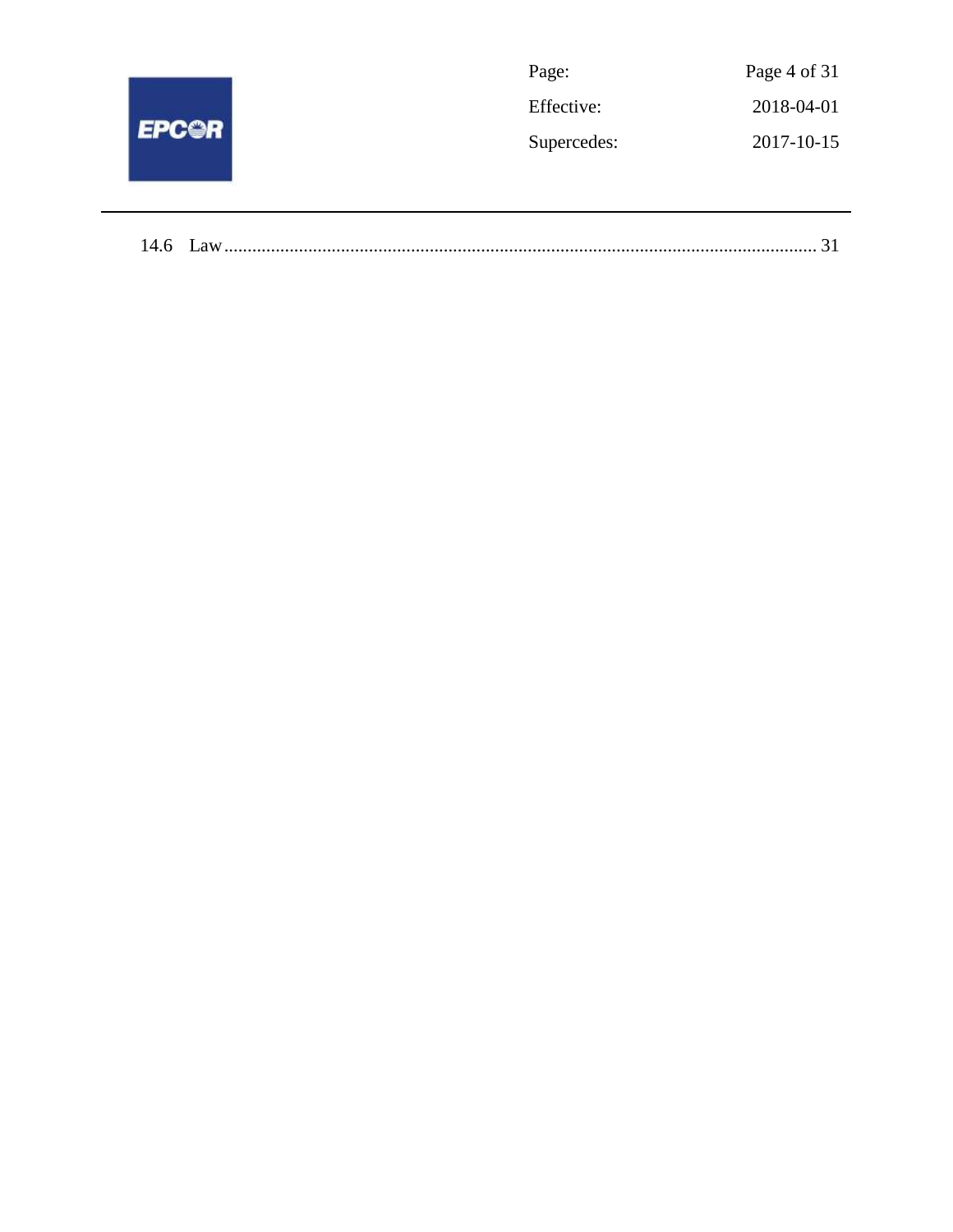|              | Page:       | Page 5 of 31 |
|--------------|-------------|--------------|
|              | Effective:  | 2018-04-01   |
| <b>EPCOR</b> | Supercedes: | 2017-10-15   |
|              |             |              |

# **ARTICLE 1 –INTRODUCTION TO TERMS AND CONDITIONS**

These Terms and Conditions, as approved by the Alberta Utilities Commission (the "Commission"), form part of the Distribution Tariff of EPCOR Distribution & Transmission Inc. ("EDTI") and are established pursuant to section 102 of the *Electric Utilities Act 2003*, c. E-5.1. The Distribution Tariff is available for public inspection during normal business hours at the business offices of EDTI and can be accessed on EDTI's web site at:

<https://www.epcor.com/products-services/power/Pages/terms-and-conditions.aspx>

These Terms and Conditions apply to EDTI and its relationship with Retailers. All Retailers by virtue of their relationship with EDTI are deemed to have accepted these Terms and Conditions.

The service provided by EDTI hereunder is regulated by the Commission and parties having any inquiries or complaints regarding these Terms and Conditions may direct such inquiries or complaints directly to EDTI or to the Commission.

No agreement can provide for the waiver or alteration of any part of these Terms and Conditions unless such agreement is first filed with and approved by the Commission. Whenever the Commission approves an amendment to these Terms and Conditions, such amendment, including its effective date, will be posted on EDTI's website at:

<https://www.epcor.com/products-services/power/Pages/terms-and-conditions.aspx>

# **ARTICLE 2 – DEFINITIONS AND INTERPRETATION**

#### **2.1 Definitions**

The following words and phrases, whenever used in these Terms and Conditions or in an application, contract or agreement for service under these Terms and Conditions, shall have the meanings set forth below:

"**Act**" means the *Electric Utilities Act*, S.A. 2003, c. E-5.1, as re-enacted, amended or replaced from time to time;

"**Business Day**" means a business day is any day other than Saturday, Sunday or a holiday as defined in the *Interpretation Act*, R.S.A. 2000, c. I-8, as re-enacted, amended or replaced from time to time*;*

"**Commission**" or "**AUC**" means the Alberta Utilities Commission, formerly the Alberta Energy and Utilities Board, established under the *Alberta Utilities Commission Act*, R.S.A., 2007, c. A-37.2, as re-enacted, amended or replaced from time to time;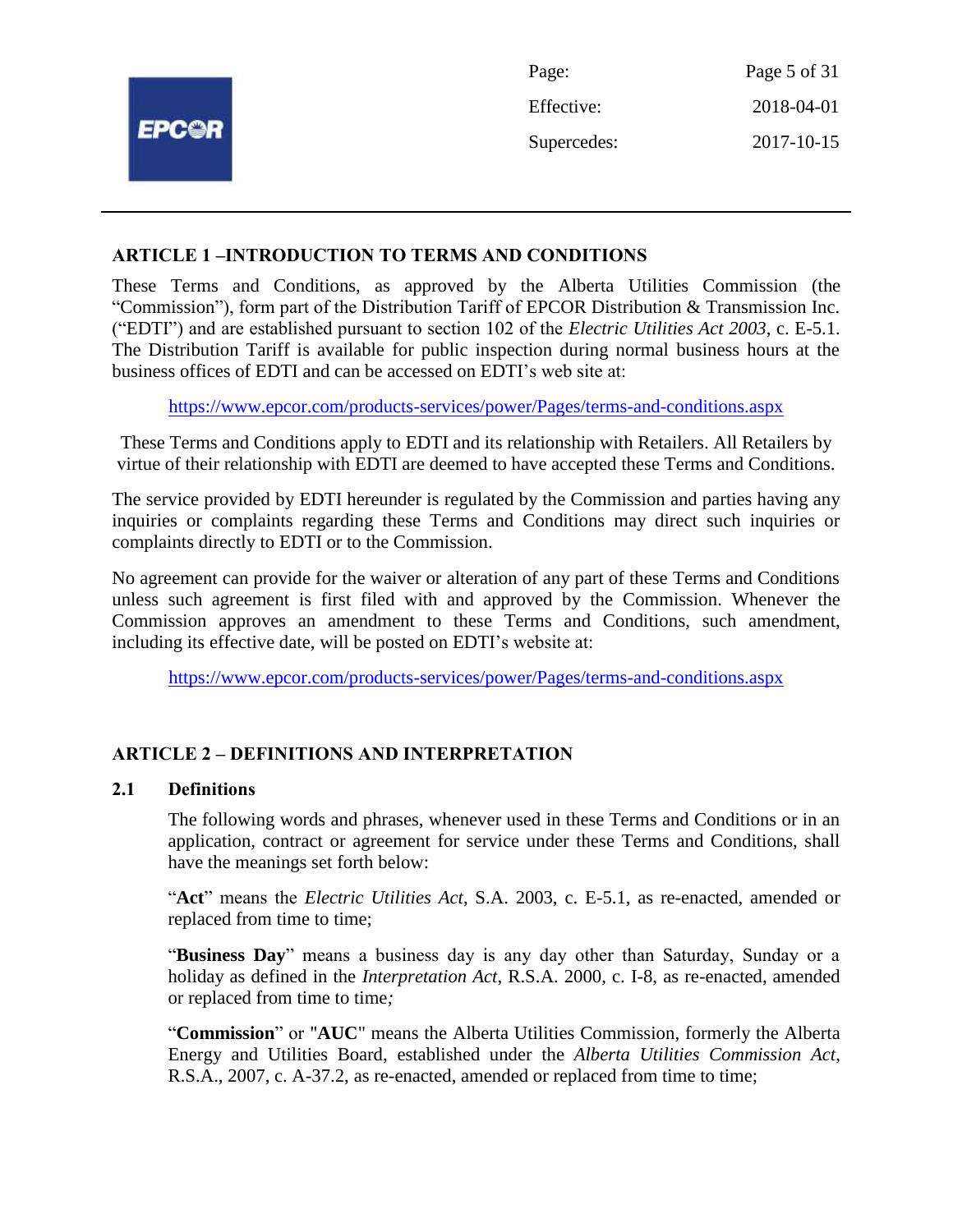

| Page:       | Page 6 of 31 |
|-------------|--------------|
| Effective:  | 2018-04-01   |
| Supercedes: | 2017-10-15   |

"**Credit Rating**" has the meaning given to it in the Distribution Tariff Regulation;

"**Customer***"* means a person purchasing electricity for that person's own use from a Retailer;

"**Customer Information**" means Customer name, Customer telephone number, Customer mailing address, site contact name and site contact phone number and other Customer information that may be requested by EDTI;

"**Customer Usage Information**" means information regarding the historical electricity consumption of a Customer;

"**De-energization**" has the meaning attributed to it in the Settlement System Code and "**De-energized**" and "**De-energize**" have correlative meanings;

"**Default Supplier**" means a Retailer appointed by EDTI pursuant to section 3 of the RRR Regulation;

"**Distribution Access Service**" has the meaning given to it in the Act;

"**Distribution Services Agreement**" means an agreement between EDTI and a Retailer for the provision of the applicable Distribution Access Service;

"**Distribution Tariff**" means a distribution tariff prepared by EDTI and approved by the Commission in accordance with section 102 of the Act, which consists of the Rate Schedules, these Terms and Conditions, the Terms and Conditions for Distribution Connection Services and the Distribution Tariff Policies;

"**Distribution Tariff Policies**" means the part of EDTI's Distribution Tariff that sets out the policies applied by EDTI in implementing the Rate Schedules, these Terms and Conditions and the Terms and Conditions for Distribution Connection Services;

"**Distribution Tariff Regulation**" means the *Distribution Tariff Regulation*, A.R. 162/2003, as amended from time to time;

"**Distribution Tariff Services**" means all services provided by EDTI under the Distribution Tariff;

"**EDTI**" or "**EPCOR Distribution & Transmission**" means EPCOR Distribution & Transmission Inc., and for certainty includes its predecessor in interest by amalgamation EPCOR Distribution Inc.;

"**Electricity Services**" means the services associated with the provision of electricity to a person, including the exchange of electric energy, making financial arrangements to manage financial risk associated with the pool price, Distribution Access Service, system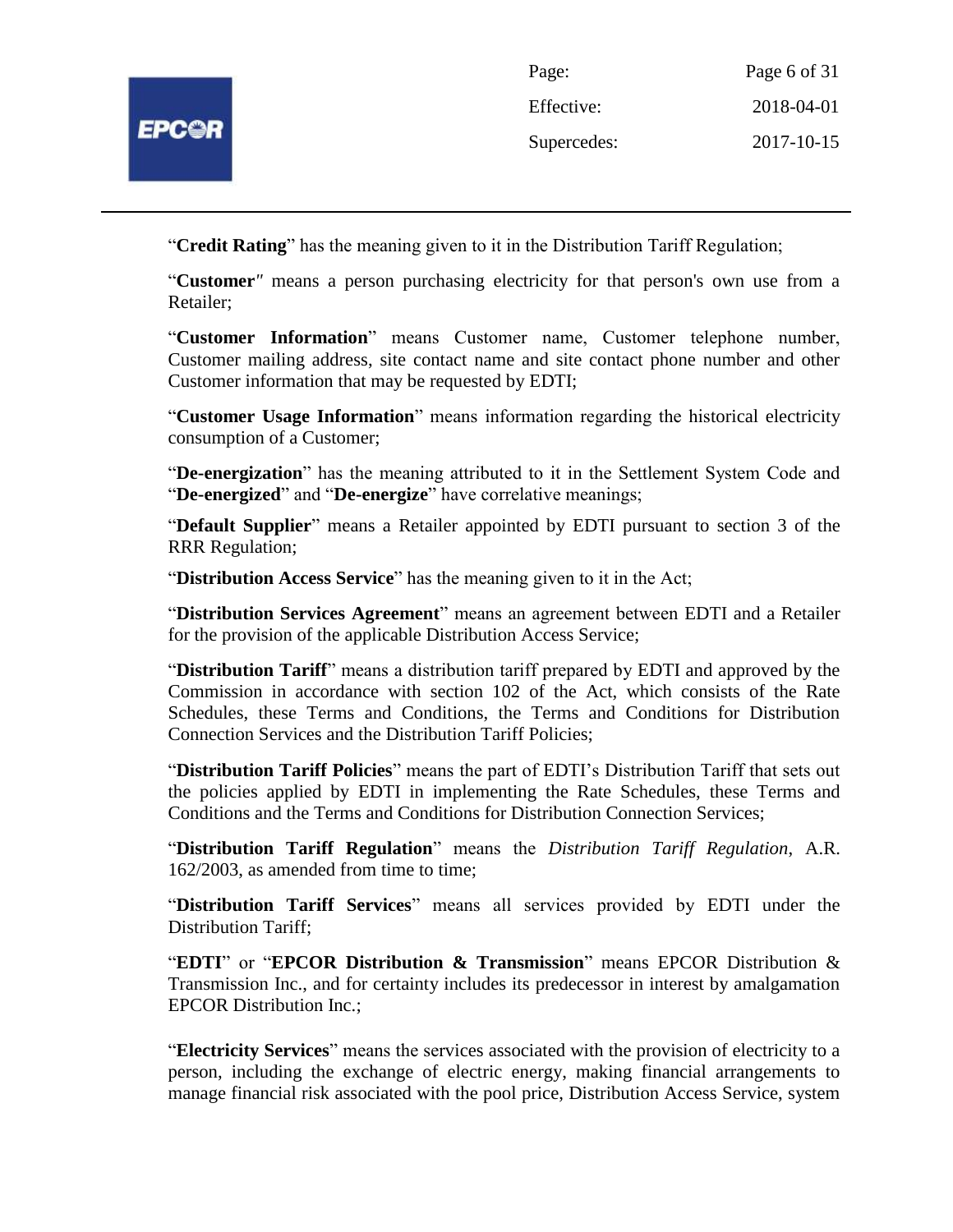

| Page:       | Page 7 of 31 |
|-------------|--------------|
| Effective:  | 2018-04-01   |
| Supercedes: | 2017-10-15   |

access service, ancillary services, billing, metering, performing load settlement and any other services specified in regulations made under the Act;

"**Energy**" means electric energy (normally expressed in kiloWatt hours (kWh) or kilowatts (kW));

"**Energization**" has the meaning attributed to it in the Settlement System Code

*"***Facilities**" means physical plant (including, without limitation, distribution lines, transformers, meters, equipment, machinery and other electrical apparatus) on EDTI's side of the Point of Service interconnection excluding transmission facilities;

"**Fee Schedule**" means the fees and charges set forth in Table 2 of DT – Schedule 1 Miscellaneous Services Schedule to EDTI's Distribution Tariff;

"**Force Majeure**" means circumstances not reasonably within the control of EDTI, including acts of God, strikes, lockouts or other industrial disturbances, acts of the public enemy, wars, blockades, insurrections, riots, epidemics, landslides, lightning, earthquakes, fires, storms, floods, high water, washouts, inclement weather, orders or acts of civil or military authorities, civil disturbances, explosions, breakdown or accident to equipment, mechanical breakdowns, the intervention of federal, provincial, state or local government or from any of their agencies or boards, the order or direction of any court, and any other cause, whether of the kind herein enumerated or otherwise, provided that the lack of funds shall not constitute a circumstance not reasonably within the control of EDTI;

"**Independent System Operator**" or "**ISO**" means the corporation established by section 7 of the Act;

"**Interconnected Electric System**" means all transmission facilities and electric distribution systems in Alberta that are interconnected;

**"Load"** means energy consumed by Customers together with allocated losses and unaccounted for energy;

"**Load Settlement**" means "load settlement" as defined in the Act.

"**Minimum Charge**" has the meaning given to it in EDTI's Terms and Conditions for Distribution Connection Services;

"**Miscellaneous Services**" means the various services available from EDTI under the Distribution Tariff other than Distribution Access Service;

"**Point of Service**" means the point at which EDTI's service conductors are connected to the conductors or apparatus of a Customer;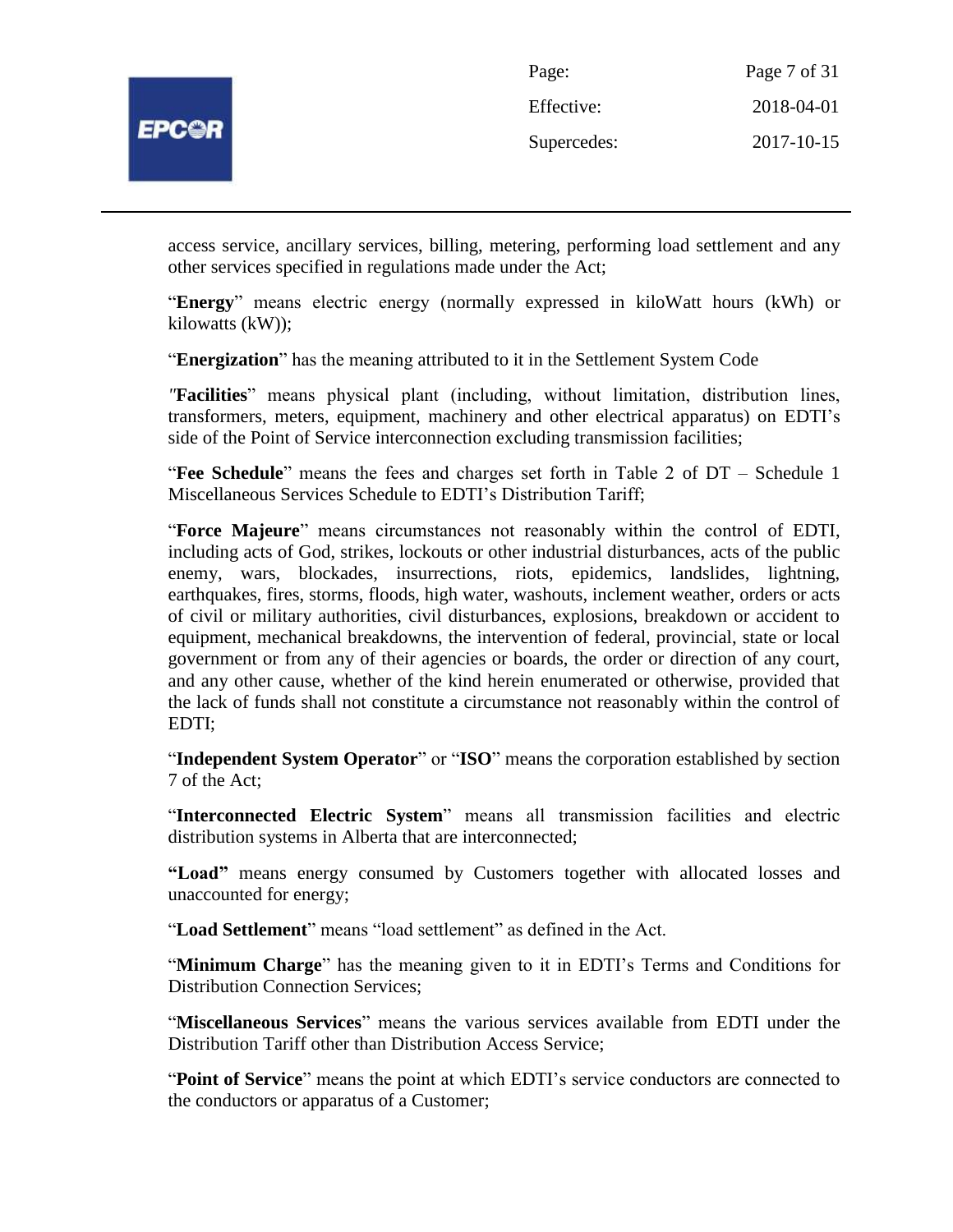

| Page:       | Page 8 of 31 |
|-------------|--------------|
| Effective:  | 2018-04-01   |
| Supercedes: | 2017-10-15   |

"**Power Pool**" means the scheme operated by the Independent System Operator for the exchange of Energy and financial settlement for the exchange of Energy;

"**Rate Schedules**" means the schedules of EDTI's Distribution Tariff that set out charges;

"**RRR Regulation**" means the *Roles, Relationships and Responsibilities Regulation*, A.R. 169/2003, as amended from time to time;

"**Regulations**" means regulations made under the Act;

"**RRO Regulation**" means the *Regulated Rate Option Regulation*, A.R. 262/2005, as amended from time to time.

"**Regulated Rate Tariff**" means a regulated rate tariff for the provision of Electricity Services to eligible customers prepared by EDTI, or a person with whom EDTI makes arrangements to do so, pursuant to section 102 of the Act;

"**Retailer**" means a person who sells or provides Electricity Services directly to Customers and carries out the functions and duties of a "retailer" under the Act, and includes a Default Supplier, the person with whom EDTI has made arrangements to provide the Regulated Rate Tariff to eligible customers, and Self-Retailers;

"**Retailer Handbook**" means the guide, as amended from time to time, prepared by EDTI which sets out procedures in relation to the provision of Distribution Access Service under these Terms and Conditions.

"**Retailer Identification**" means the 9 digit number that uniquely represents each Retailer operating within Alberta. The Canada Customs and Revenue Agency business number will be used as the Retailer ID;

"**Retailer of Record**" means the Retailer who is listed in EDTI's records through the procedures outlined in these Terms and Conditions, and thereby recognized by EDTI and the Settlement System Code, as a particular Customer's Retailer for a Point of Service at a particular time;

"**Self-Retailer**" means a person carrying out Retailer functions to obtain electricity services solely for its own use;

"**Service Connection**" means the Facilities required to physically connect the Customer's facilities to EDTI's electric distribution system to permit the Customer to obtain Distribution Access Service;

"**Settlement System Code**" means the rules respecting Load Settlement approved by the AUC and set out in Rule 021;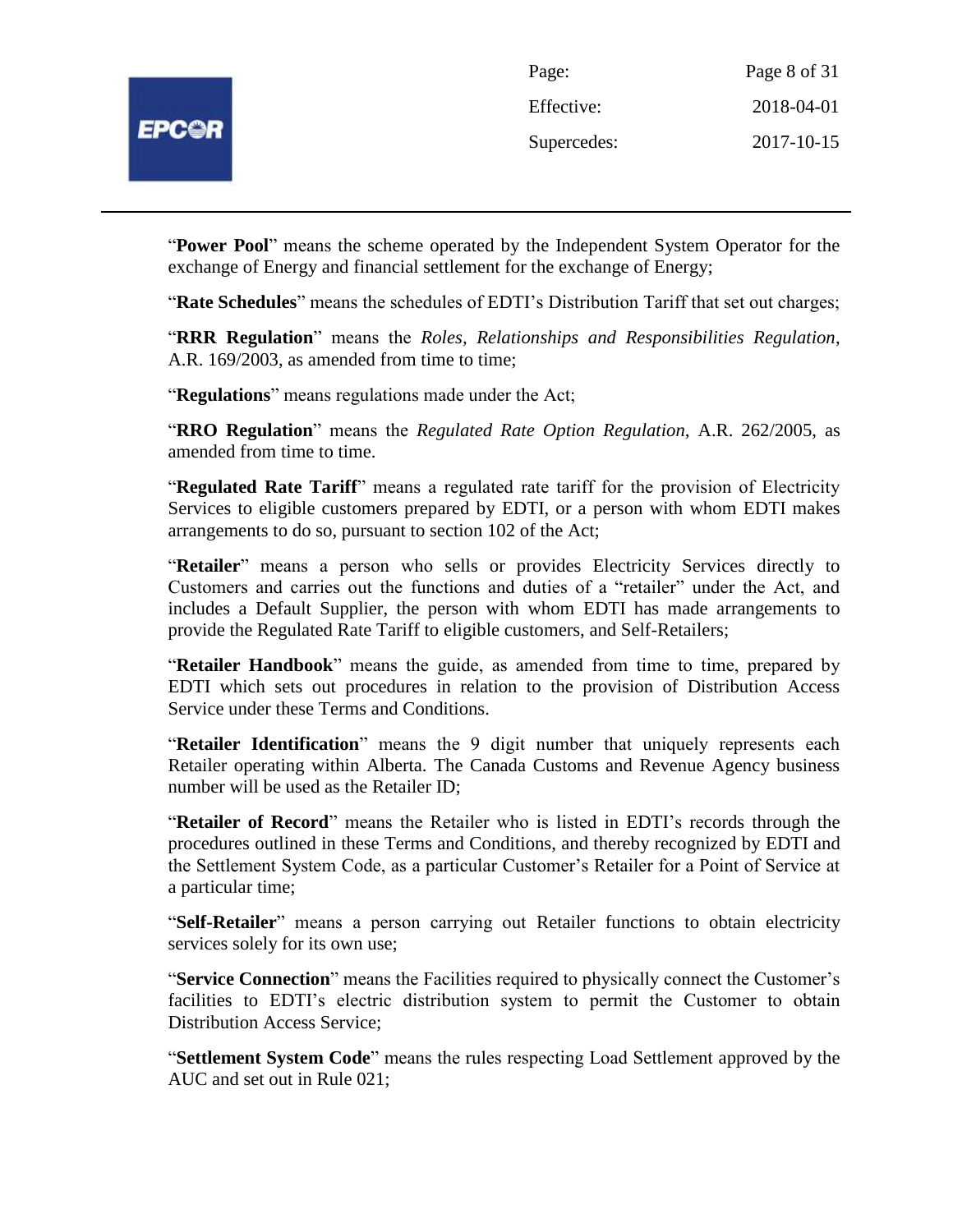

| Page:       | Page 9 of 31 |
|-------------|--------------|
| Effective:  | 2018-04-01   |
| Supercedes: | 2017-10-15   |

"**Site**" means a unique end-use Point of Service, being the finest level at which Load Settlement recognizes Retailer assignments, and receives consumption data.

#### **2.2 Conflicts**

If there is any conflict between a provision expressly set out in an order of the Commission and these Terms and Conditions, the order of the Commission shall govern.

If there is any conflict between a provision in these Terms and Conditions, as may be amended from time to time, and a provision in a Distribution Services Agreement or any other existing or future agreement between EDTI and a Retailer relating to Distribution Tariff Services, the provision in these Terms and Conditions shall govern.

# **2.3 Extended Meanings**

In these Terms and Conditions, words importing the singular number only shall include the plural and vice versa, words importing the masculine gender shall include the feminine and neutral genders and vice versa. Word importing a person shall include person, firm, partnership, corporation, organization or association (including, without limitation, individual members of any unincorporated entity).

#### **2.4 Headings**

The division of these Terms and Conditions into sections, subsections and other subdivisions and the insertion of headings are for convenience of reference only and shall not affect the construction or interpretation of these Terms and Conditions.

# **ARTICLE 3 – GENERAL PROVISIONS**

#### **3.1 Commission Approval**

These Distribution Access Service Terms and Conditions have been approved by the Commission. EDTI may amend these Terms and conditions by filing a notice of amendment with the Commission. Included in the notice to the Commission shall be notification of which Retailers are affected by the amendment and an explanation of how affected Retailers will be notified of the amendments. Within 60 days after such notice is filed, the Commission will either acknowledge the notice of amendment to the Terms and Conditions or direct a further process to deal with the requested change, as the Commission deems appropriate. If the Commission acknowledges notice of amendment, the amendment will take effect upon the date of such acknowledgement.

#### **3.2 Retailer Handbook**

EDTI has developed the Retailer Handbook to help Retailers understand the normal practices of EDTI. EDTI will amend the Retailer Handbook, from time to time, to reflect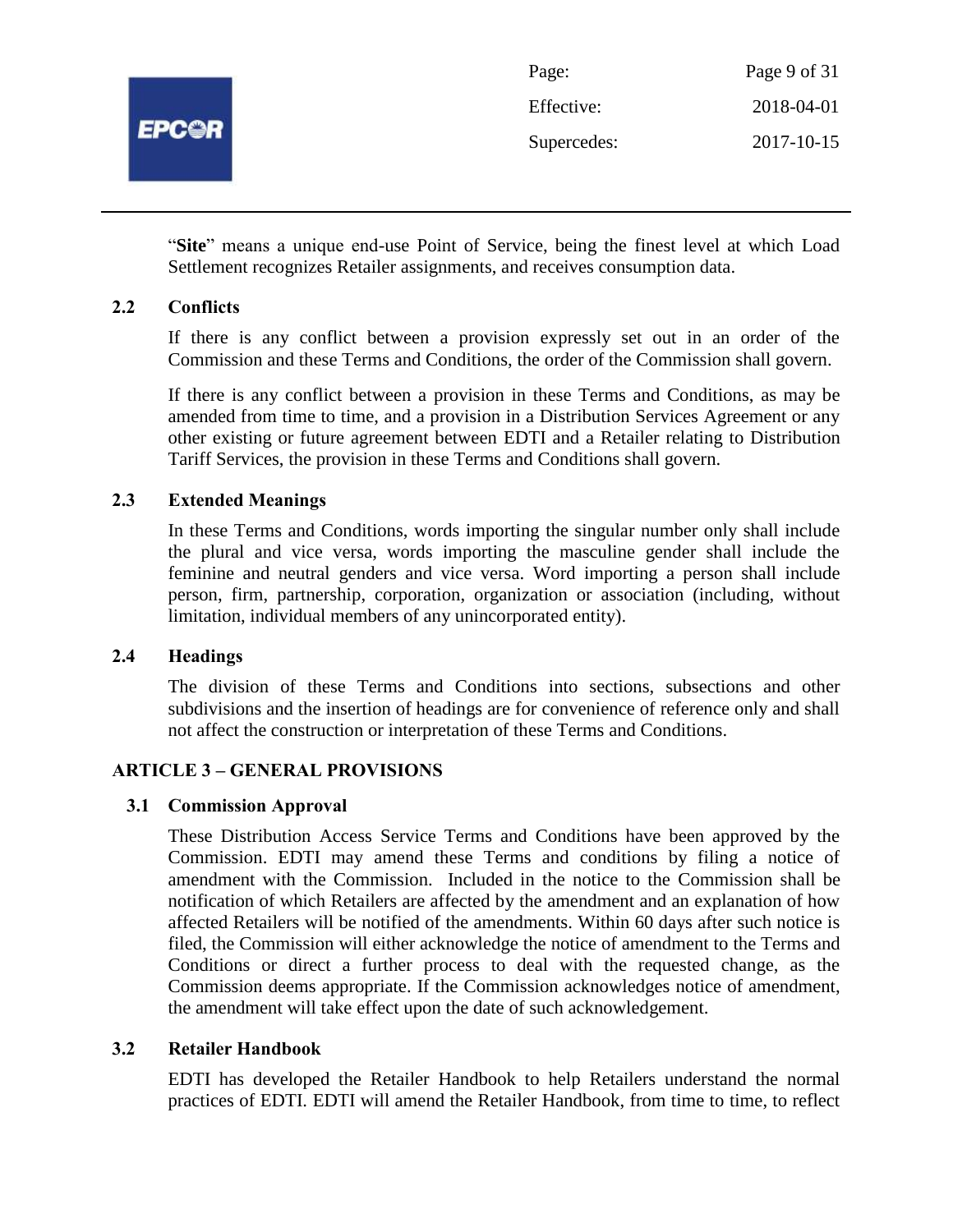

changes to the electric utility industry, changes in EDTI's requirements or the changing needs of Retailers or Customers. A copy of the Retailer Handbook, and any amendments to the Retailer Handbook, will be filed with the Commission for information purposes. While EDTI will endeavour to follow practices in the Retailer Handbook, these practices will not appropriately cover every situation that may arise and its may be necessary to deviate from the Retailer Handbook. A copy of the Retailer Handbook can be accessed on EDTI's website at www.epcor.ca.

#### **3.3 Arrangements with Customers**

**EPC@R** 

The Retailer shall be solely responsible for having appropriate contractual or other arrangements with Customers necessary to provide service to Customers. EDTI shall not be responsible for monitoring, reviewing or enforcing such contracts or arrangements and shall not be liable for any loss, damages, cost, injury, expense or other liability, whether direct, indirect, consequential or special in nature, howsoever caused, as a result of the Retailer's failure to obtain or maintain proper contractual or other arrangements with Customers or to perform its obligations to its Customers.

#### **3.4 Responsibility for Electric Purchases**

The Retailer will be solely responsible for the purchase of electricity from the Power Pool and for arranging the delivery of such electricity to the appropriate Points of Service for Customers, subject to these Terms and Conditions.

#### **3.5 Retailer Authorization**

A Retailer shall be responsible for obtaining proper authorization from each Customer authorizing the enrollment of the Customer by the Retailer for receipt of Distribution Access Service.

#### **3.6 Retailer Identification**

Any information exchange or communications between the Retailer and EDTI under these Terms and Conditions shall employ a Retailer Identification number.

#### **3.7 Single Retailer for Customer**

EDTI shall not be required to recognize and deal with more than one Retailer in respect of a Point of Service at any given time.

#### **3.8 Fees and Other Charges**

EDTI will provide all standard services hereunder pursuant to the Distribution Tariff. All additional, supplementary or extra non-discretionary services provided by EDTI to a Retailer or its Customers will be charged a separate rate or fee, such as those included,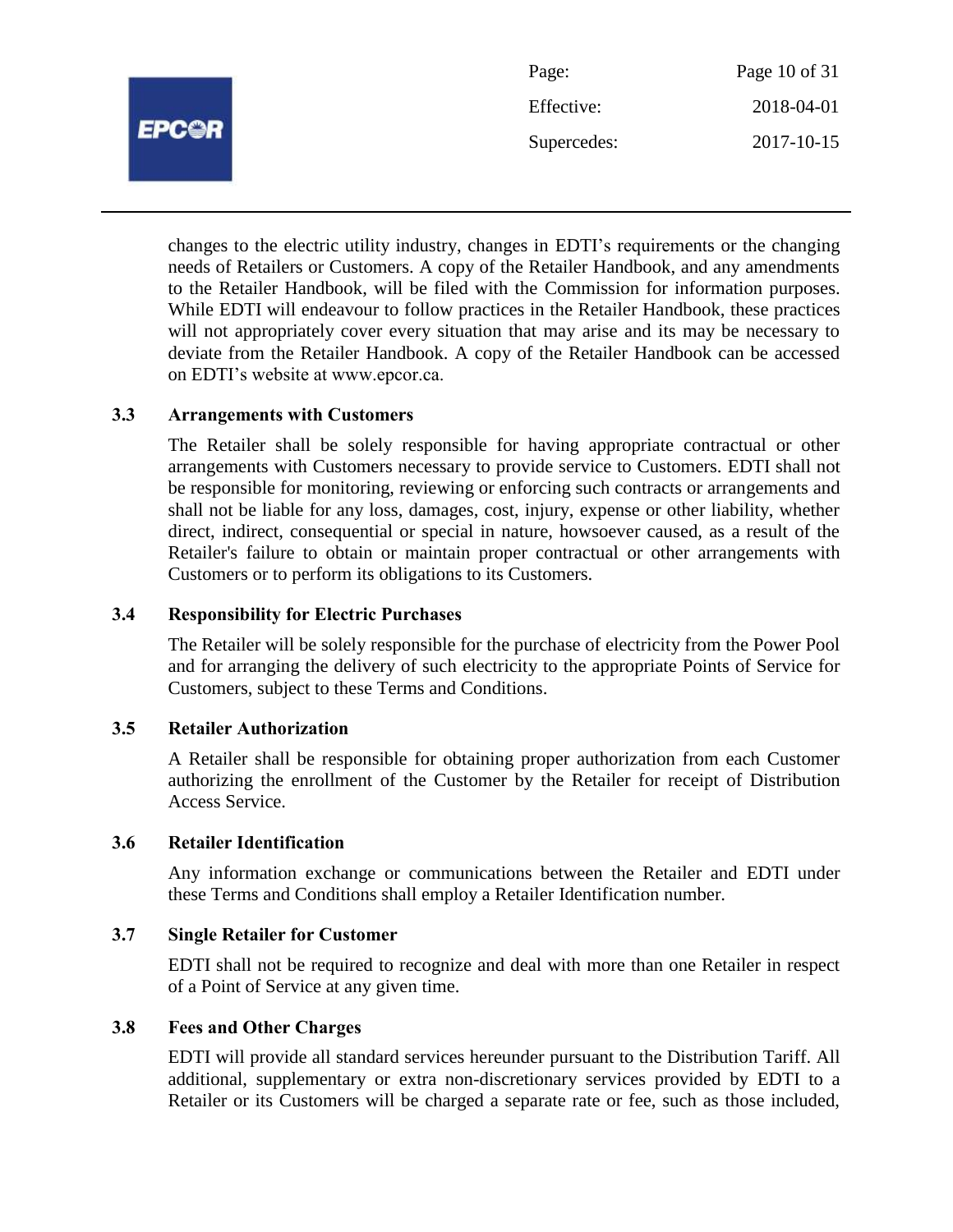

without limitation, in the Fee Schedule. Payment for these services shall be in accordance with the provisions of these Terms and Conditions.

# **ARTICLE 4 – CUSTOMER INQUIRIES AND INFORMATION**

#### **4.1 Customer Inquiries Related to Emergency Situations and Outages**

Retailers shall make every effort to ensure Customers contacting the Retailer regarding distribution emergency conditions, outages, safety or environment situations related to EDTI's electric distribution system are referred directly to EDTI immediately. EDTI reserves the right, without providing notice to the Retailer, to test or audit the response time of the Retailer. EDTI will communicate any unacceptable patterns to the Retailer to be corrected.

#### **4.2 Exchange of Customer Information**

#### **4.2.1 Provision of Customer Information to a Retailer**

EDTI shall provide standard Customer Usage Information to a Retailer that has a Distribution Services Agreement in place with EDTI, upon request, but only after receiving written consent to such disclosure from the Customer, for the 12-month period preceding the date of the request or for such shorter period for which EDTI has collected that information.

Prior to requesting EDTI to release Customer Usage Information, a Retailer shall be responsible for obtaining and providing to EDTI the written authorization from the Customer referred to above, in a form satisfactory to EDTI.

Customer Usage Information will be provided by EDTI at no cost.

#### **4.2.2 Provision of Customer Information to EDTI**

The Retailer must notify EDTI, as promptly as reasonably practical, of any changes to Customer Information in respect of its Customers. Such information shall be provided in a form satisfactory to EDTI.

#### **4.2.3 Provision of Information between EDTI and Retailer**

EDTI and a Retailer shall supply to each other all other data, materials or other information specified to be supplied in the Terms and Conditions, or that may otherwise be reasonably required by the Retailer or EDTI in accordance with the Terms and Conditions. See the Fee Schedule for charges that will apply to certain requests made to EDTI.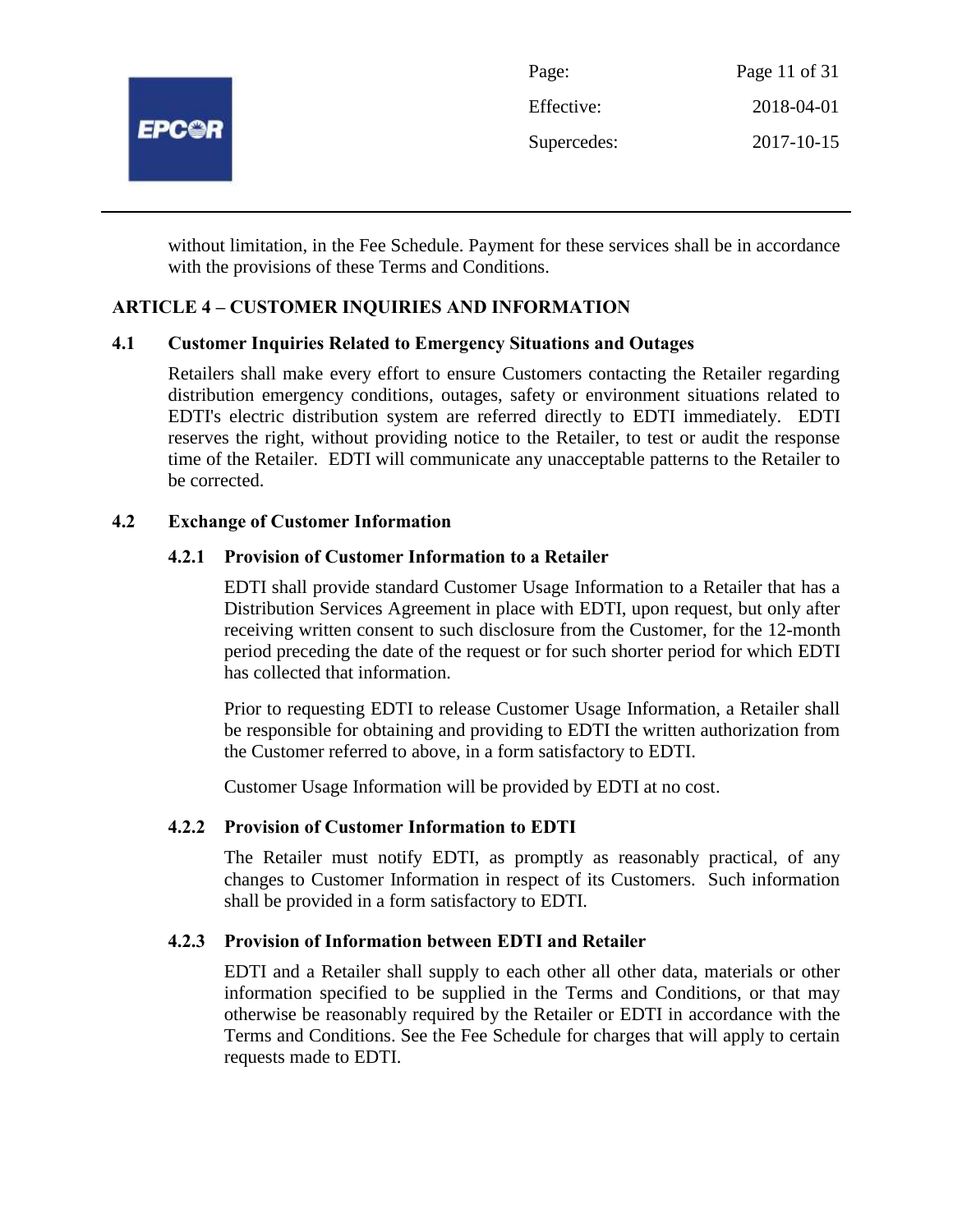

#### **ARTICLE 5 – PROVISION OF SERVICE**

#### **5.1 Qualification for Service**

A Retailer must fulfill and maintain the following requirements to the satisfaction of EDTI before EDTI will provide or continue to provide Distribution Access Service to that Retailer:

- (a) submit to EDTI a fully completed and executed Distribution Services Agreement;
- (b) if the Retailer sells Electricity to Customers whose annual consumption is below 250,000 kWh, furnish to EDTI a certified copy of the license issued to the Retailer and warrant in writing to EDTI that it is licensed pursuant to the provisions of the *Fair Trading Act*, R.S.A. 2000, c. F-2, and any regulations or policies made thereunder, as amended from time to time,
- (c) satisfy the credit requirements described in Article 8 hereof;
- (d) warrant in writing to EDTI that it will comply with the Settlement System Code;
- (e) meet the compliance testing protocol of EDTI in respect of information exchange as set forth in the Retailer Handbook, as amended from time to time;
- (f) warrant in writing to EDTI that it has been qualified by the ISO as pool participant under the ISO rules respecting the operation of the Power Pool and the ISO has approved the Retailer for consumption within the EDTI service area; and
- (g) meet any other requirements that EDTI, acting reasonably, may impose in order to provide Distribution Access Service hereunder to the Retailer. If EDTI determines that a Retailer must satisfy additional requirements in order to qualify for Distribution Access Service, EDTI shall apply to the Commission for approval of the proposed additional requirements prior to implementing same unless EDTI is confronted with a situation that may materially alter the risk to EDTI or the additional requirements are required to comply with applicable legislation. In that event, EDTI may implement the additional requirements and then apply to the Commission for approval of same.

Upon satisfaction of the above requirements, EDTI will provide Distribution Access Service to the Retailer, upon and subject to these Terms and Conditions. Subject to complying with all applicable laws, and the directions or requirements of the Commission, EDTI reserves the right, upon giving the Retailer ten (10) Business Days notice and acting reasonably, to discontinue Distribution Access Service to the Retailer if at any time the Retailer fails to meet the above requirements.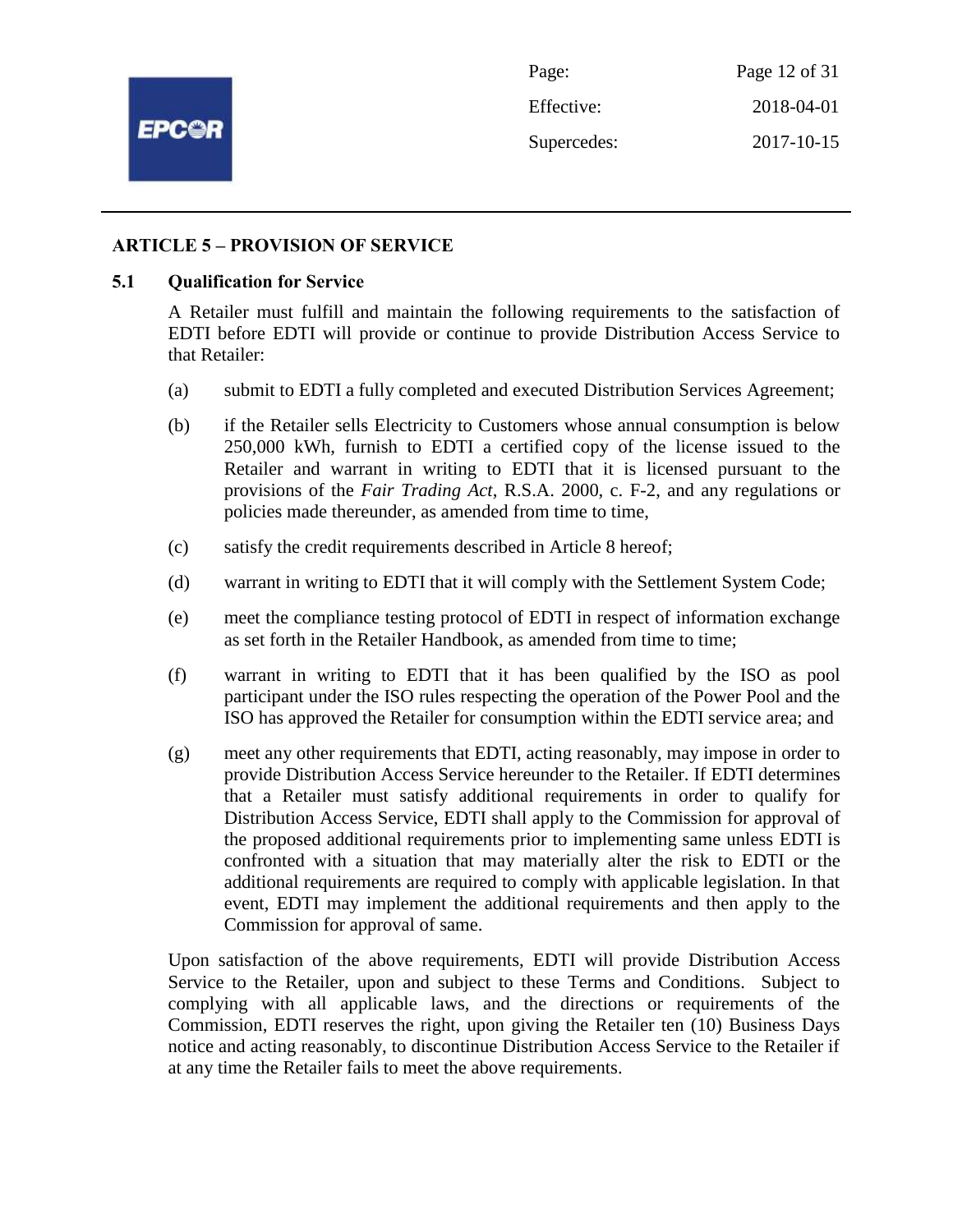|              | Page:       | Page 13 of 31 |
|--------------|-------------|---------------|
|              | Effective:  | 2018-04-01    |
| <b>EPC@R</b> | Supercedes: | 2017-10-15    |
|              |             |               |

#### **5.2 Application for Enrollment of Customers of Retailer**

In order to initiate the provision of Distribution Access Service by EDTI, the Retailer shall complete and provide to EDTI an enrollment for Distribution Access Service in accordance with the Retailer Handbook and in compliance with the Settlement System Code.

EDTI will, subject to these Terms and Conditions, accept an application by a Retailer for provision of Distribution Access Service to a Customer hereunder and recognize the Retailer as the Retailer of Record for the particular Customer. EDTI reserves the right, but is not obligated, to verify the identity of the Customer and the accuracy of the Customer Information. EDTI may reject the application if any information required in the application, including the Customer Information and Retailer Identification, provided by the Retailer is false, incomplete or inaccurate in any respect.

Enrollments will be processed by EDTI on a first-come, first-served basis. Each enrollment will be time and date-stamped when received by EDTI. If more than one enrollment is received for a Site while an earlier enrollment is pending; only the first valid enrollment received by EDTI shall be processed that day.

EDTI reserves the right to refuse Distribution Access Service at any Site to any Customer of the Retailer who is indebted to EDTI. The Retailer will not be liable to EDTI for any outstanding indebtedness of the Customer to EDTI, which accrued prior to the enrollment of the Customer with the Retailer. However, the Retailer will be liable for all outstanding indebtedness while the Retailer remains the Retailer of Record for the Customer.

EDTI may assess a charge for processing an enrollment as set forth in the Fee Schedule.

# **5.3 De-enrollment as Retailer**

To de-enroll as Retailer of Record for a particular Customer, a Retailer shall, at least seven (7) Business Days (or such other time as may be required under the System Settlement Code) before the de-enrolment is to take effect, complete and provide to EDTI a notice of de-enrolment pursuant to the Settlement System Code. EDTI may reject the notice of de-enrolment if EDTI determines that any information required in the notice, including Customer Information, provided by the Retailer is false, incomplete or inaccurate in any respect. EDTI reserves the right, but is not obligated, to verify the identity of the Customer and the accuracy of the Customer Information. Upon receipt of a notice of de-enrolment from a Retailer, EDTI will either:

- (a) process the de-enrolment within seven (7) Business Days (or such other time as may be required under the System Settlement Code); or
- (b) notify the Retailer within two (2) Business Days (or such other time as may be required under the System Settlement Code) that the notice of de-enrolment has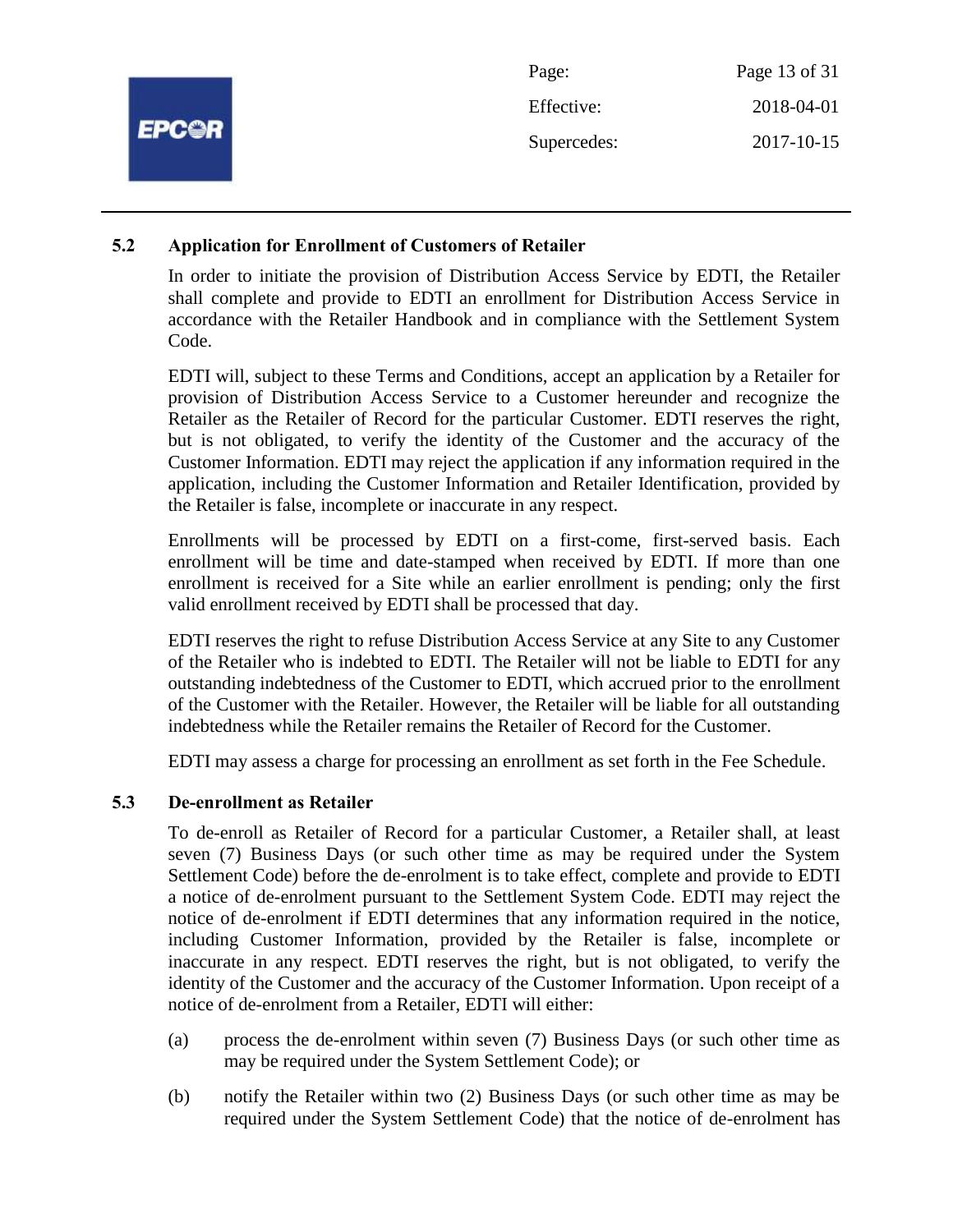

| Page:       | Page 14 of 31 |
|-------------|---------------|
| Effective:  | 2018-04-01    |
| Supercedes: | 2017-10-15    |

been rejected and the reasons for such rejection. Upon receipt of a rectified notice of de-enrolment, EDTI will, within seven (7) Business Days (or such other time as may be required under the System Settlement Code), process the de-enrolment.

# **ARTICLE 6 – BILLING AND PAYMENT**

#### **6.1 Billing**

EDTI will bill Retailers the amounts payable for Distribution Tariff Services in accordance with these Terms and Conditions and the *Billing Regulation, 2003*, A.R. 159/2003, as amended from time to time.

EDTI will bill the Retailer each billing cycle for Distribution Access Service and Miscellaneous Services provided by EDTI in relation to Customers for which the Retailer is the Retailer of Record for the period prior to the billing period plus any other amounts owing by the Retailer under EDTI's Distribution Tariff including these Terms and Conditions and the Rate Schedule.

EDTI will not assume any billing or collection obligations or responsibilities related to billing Customers or collecting from Customers for, or on behalf of, a Retailer. The Retailer shall process Customer payments and handle collection responsibilities. EDTI may, at its sole discretion and in addition to any other remedies available to it, terminate Distribution Tariff Services to the Retailer, if such Retailer does not pay all outstanding bills in accordance with these Terms and Conditions.

EDTI reserves the right to bill the Customer directly for any amounts required to be provided by the Customer under the Terms and Conditions for Distribution Connection Services.

#### **6.2 Determination of Applicable Rates**

EDTI bills the Retailer of Record based on the charges set out in its Rate Schedules in the Distribution Tariff. EDTI's Rate Schedules indicate to what type of service each Rate Schedule applies. Each Point of Service is billed as a separate service. EDTI's applicable Distribution Tariff Policies will apply to the determination of the charges.

The rate selection criteria are specified on each Rate Schedule. If the operational characteristics of the Point of Service change and subsequently a different rate is applicable, the Customer may be required to pay an additional Customer Contribution under the Terms and Conditions for Distribution Connection Services. A change of service under this section will not be made more than once in any twelve (12) month period.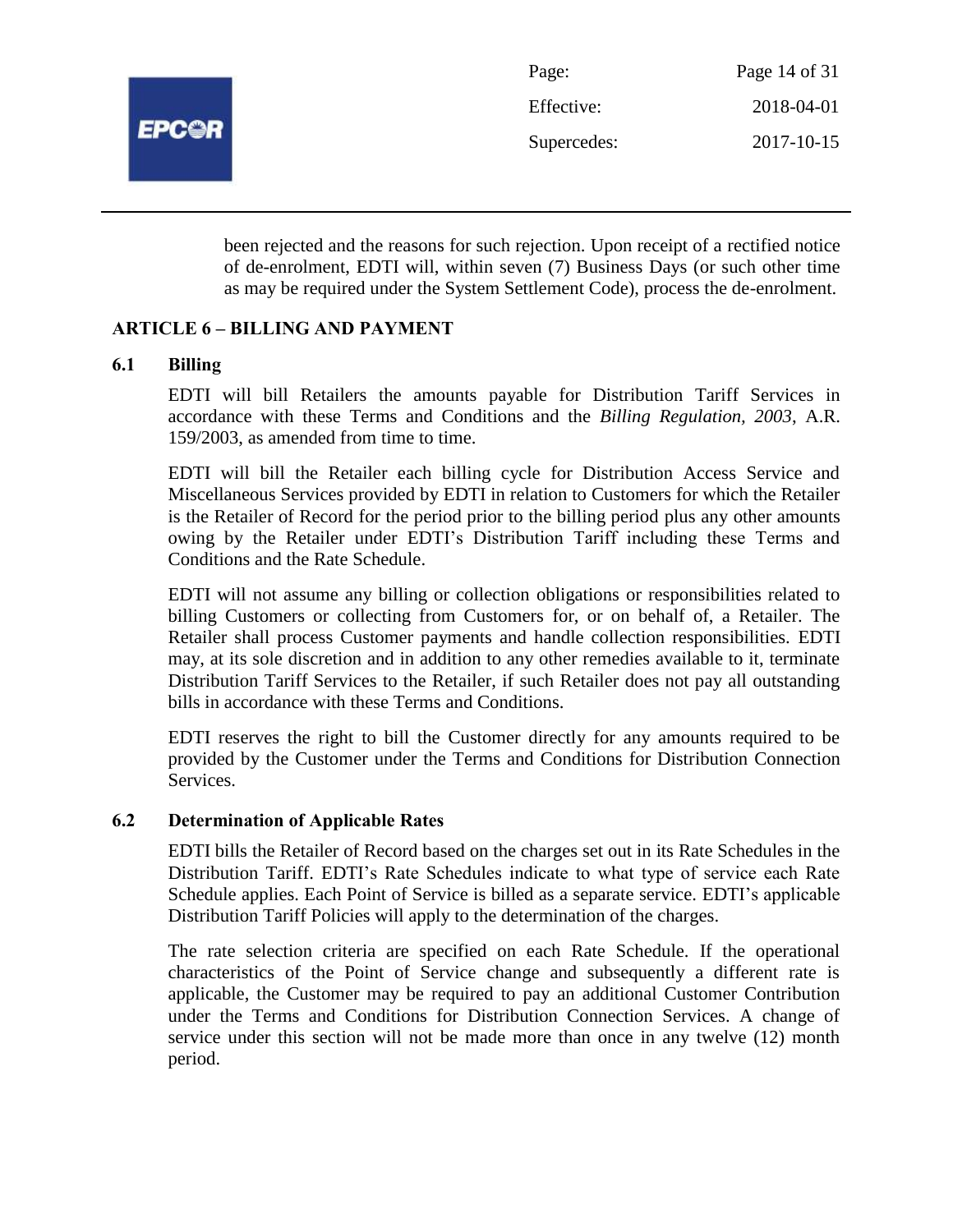

#### **6. 3 Minimum Charges**

A Minimum Charge will be calculated in accordance with the Rate Schedules.

#### **6. 4 Billing Period and Information for Distribution Access Service**

The billing period for the Retailer in respect of Distribution Access Service is generally the calendar week directly proceeding the week in which the associated bill is issued to the Retailer. The amount charged to the Retailer for the billing period reflects the aggregate of charges for Distribution Access Service provided to Customers of the Retailer, with consumption periods that end within the billing period.

A bill to the Retailer for Distribution Access Service will set out the following information with respect to the billing period for which the bill is rendered:

- (a) the total amount due from the Retailer for Distribution Access Service provided by EDTI to Customers of the Retailer;
- (b) details of the amount due from the Retailer for Distribution Access Service provided by EDTI as applicable to each of the Retailer's Customers; and
- (c) any other information required to be provided by EDTI to the Retailer on a bill pursuant to the Act and Regulations.

#### **6. 5 Billing Period and Information for Miscellaneous Services**

The billing period for the Retailer in respect of Miscellaneous Services is generally the calendar month directly preceding the month in which the associated bill is issued to the Retailer. The amount charged to the Retailer for the billing period reflects the aggregate of charges for Miscellaneous Services provided to the Retailer within the billing period.

A bill to the Retailer for Miscellaneous Services will set out the following information with respect to the billing period for which the bill is rendered:

- (a) the total amount due from the Retailer for Miscellaneous Services provided by EDTI to the Retailer;
- (b) any other information required to be provided by EDTI to the Retailer on a bill pursuant to the Act and Regulations.

#### **6.6 Payment and Collection**

The Retailer shall pay to EDTI, on or before the (fifth)  $5<sup>th</sup>$  Business Day following the Business Day on which the Retailer was invoiced for Distribution Access Service and on or before the (twentieth)  $20<sup>th</sup>$  Business Day following the Business Day on which the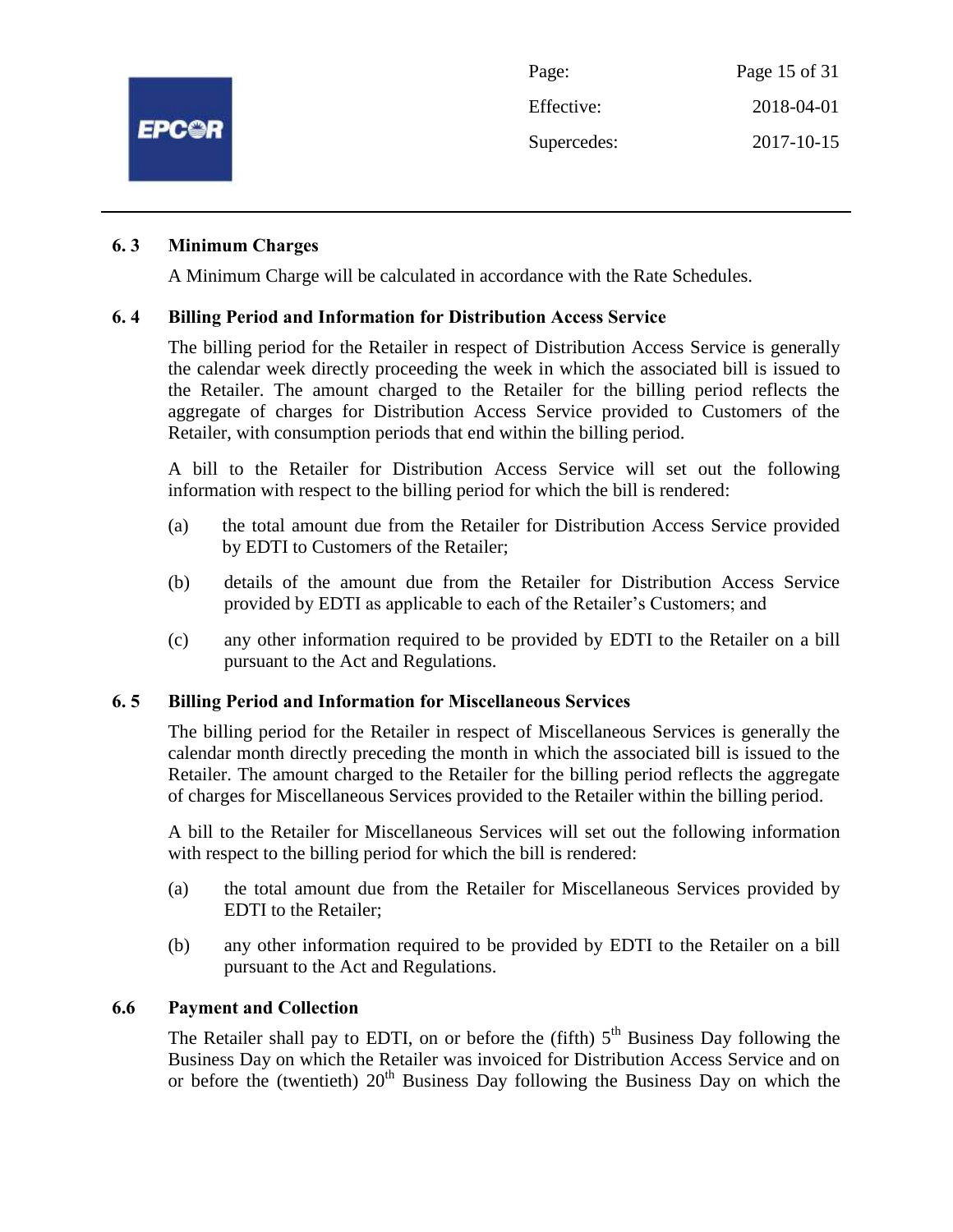

| Page:       | Page 16 of 31 |
|-------------|---------------|
| Effective:  | 2018-04-01    |
| Supercedes: | 2017-10-15    |

Retailer was invoiced for Miscellaneous Services, the amount invoiced by EDTI for the preceding period.

EDTI will establish an electronic billing and payment procedure for the payment of services hereunder. Notwithstanding such procedure, EDTI will accept payment by cash or cheque if agreed to by EDTI. A bill will be deemed to have been paid when a valid payment has been received by EDTI for the full amount of the bill by way of cheque or electronic fund transfer.

Should the Retailer dispute any amount owing, the Retailer shall nonetheless pay such disputed amount and subject the dispute for resolution in accordance with these Terms and Conditions. Following resolution of any such dispute, EDTI will return any amount found owing to the Retailer forthwith. Subject to the RRO Regulation, the right or ability of either EDTI or a Retailer to dispute a bill provided hereunder shall only apply to bills rendered during a period of twelve (12) months prior to the date that the disputing party first gives notice of such dispute to the non-disputing party.

The Retailer shall pay all amounts owed to EDTI for any of the Distribution Access Service provided by EDTI whether or not the Customer has paid the Retailer.

Failure to receive a bill in a timely way does not release a Retailer from the obligation to pay the amount owing on the bill.

# **6.7 Late or Unpaid Bills**

If a Retailer defaults or is late in paying charges, EDTI shall assess a late payment fee of 1% of the amount of a weekly bill and 2% per month (26.82% per annum) of the amount on monthly bills.

# **6.8 Adjustment of Bills in Event of Billing Error**

Where EDTI overcharges or undercharges on a bill as a result of a billing error including, but not limited to, incorrect meter reads or any calculation, rate application or clerical errors, EDTI shall render an adjusted bill for the amount of the undercharge, without interest, and shall issue a refund or credit to the Retailer for the amount of the overcharge, without interest, in accordance with the following procedures:

(a) If a Retailer is found to have been overcharged due to billing error, EDTI will calculate the amount of the overcharge (for refund to the Retailer on the Retailer's next bill following the discovery of the billing error) for those billing periods during which a billing error occurred up to a maximum of eight (8) years immediately preceding the month in which the billing error was discovered. However, if the period of billing error cannot be determined with reasonable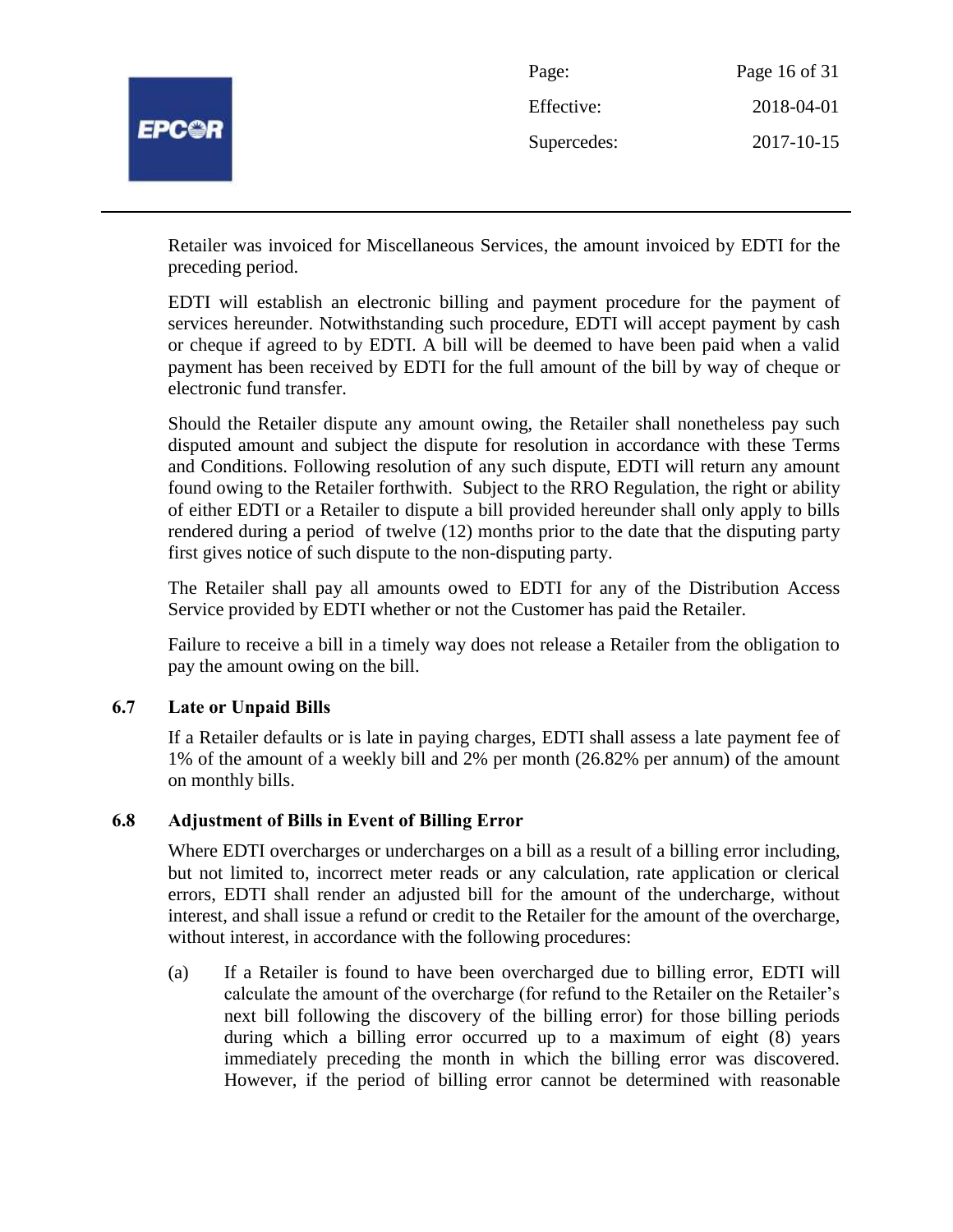

| Page:       | Page 17 of 31 |
|-------------|---------------|
| Effective:  | 2018-04-01    |
| Supercedes: | 2017-10-15    |

accuracy, the overcharge will be calculated for the three (3) month period immediately proceeding the month in which the billing error was discovered.

(b) If a Retailer is found to have been undercharged due to billing error, subject to the RRO Regulation, EDTI will bill the Retailer for those billing periods during which a billing error occurred up to a maximum of eleven (11) months immediately preceding the month in which the billing error was discovered. However, if the period of billing error cannot be determined with reasonable accuracy, the undercharge will be calculated for the three (3) months period immediately proceeding the month in which the billing error was discovered.

Notwithstanding (a) and (b) above, where the rate that applies to a site is Direct Connect or DC under EDTI's Rate Schedules, any credit or debit resulting from an overcharge or undercharge on a bill in respect of the site as a result of a billing error will be addressed in accordance with the applicable provisions of the Independent System Operator's approved Terms and Conditions of Service and the ISO Rules & Standards.

Whenever EDTI adjusts any bills to the Retailer in the event of billing error, and issues an adjusted bill to the Retailer in respect thereof, the Retailer shall be responsible for adjusting bills and issuing refunds or credits as appropriate to the affected Customers.

EDTI may assess a charge to the Retailer for reviewing billing as set forth in the Fee Schedule, where EDTI has not been responsible for any billing error.

# **6.9 Unauthorized Use**

Where EDTI determines that there has been unauthorized use of electric service at a Site including, but not limited to, meter tampering, unauthorized connection or reconnection, theft or fraud whereby EDTI is denied full compensation for Distribution Access Service provided, EDTI may make changes in its meters, appliances or facilities or take other appropriate corrective action, including where necessary the disconnection of the Service Connection for the Site and will bill the Retailer of Record for the Site for EDTI's estimate of such unauthorized use. Nothing in this Section shall limit any other rights or remedies that EDTI may have in connection with such unauthorized use.

#### **6.10 Collection of Taxes**

EDTI shall collect from the Retailer all franchise fees and sales, excise or other taxes imposed by governmental authorities that are applicable to Distribution Tariff Services, including Distribution Access Service and Miscellaneous Services, provided by EDTI to Customers of the Retailer.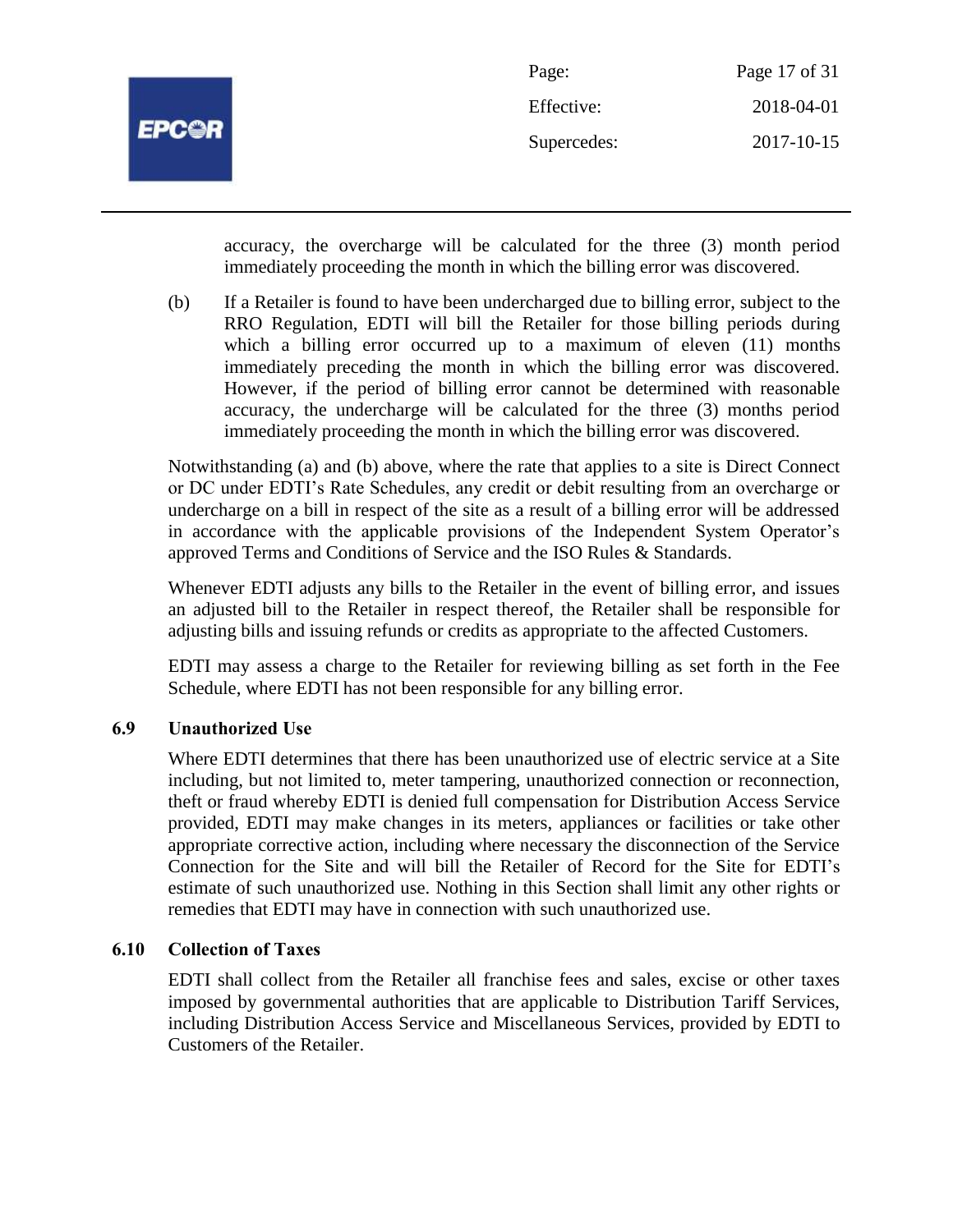

#### **ARTICLE 7 – DISCONTINUANCE OF DISTRIBUTION ACCESS SERVICE**

#### **7.1 Discontinuance at Request of Customer**

Customers arrange termination of Distribution Access Service through their Retailer of Record. If Distribution Access Service is no longer required, the Retailer of Record must notify EDTI at least five (5) Business Days before the service is to be discontinued.

#### **7.2 Discontinuance by De-energization**

A Retailer may request that EDTI De-energize a Site. To discontinue Distribution Access Service through De-energization, a Retailer shall, at least five (5) Business Days (or such other time as may be required under the System Settlement Code) before the site is to be De-energized, complete and provide to EDTI a notice of De-energization pursuant to the requirements of the Retailer Handbook and the Settlement System Code. Such notice of De-energization shall clearly specify the Retailer's reasons for seeking to De-energize a site.

EDTI reserves the right, but is not obligated, to verify the identity of the Customer of the Retailer pursuant to which De-energization has been requested, and the accuracy of the Customer Information that has been provided by the Retailer.

Upon receipt of such notice EDTI will either:

- (a) process the De-energization within five (5) Business Days (or such other time as may be required under the System Settlement Code); or
- (b) notify the Retailer within two (2) Business Days (or such other time as may be required under the System Settlement Code) that the notice of De-energization has been rejected and the reasons for such rejection. Upon receipt of the rectified notice of De-energization, EDTI will, within five (5) Business Days (or such other time as may be required under the System Settlement Code), process the Deenergization.

Notwithstanding the foregoing:

- (c) EDTI may reject the notice of De-energization if EDTI, acting reasonably, determines that any information required in the application, including the Customer Information provided by the Retailer, is false, incomplete or inaccurate in any respect;
- (d) EDTI will not process a De-energization if:
	- (i) EDTI believes De-energization could cause any actual or threatened danger to life or property or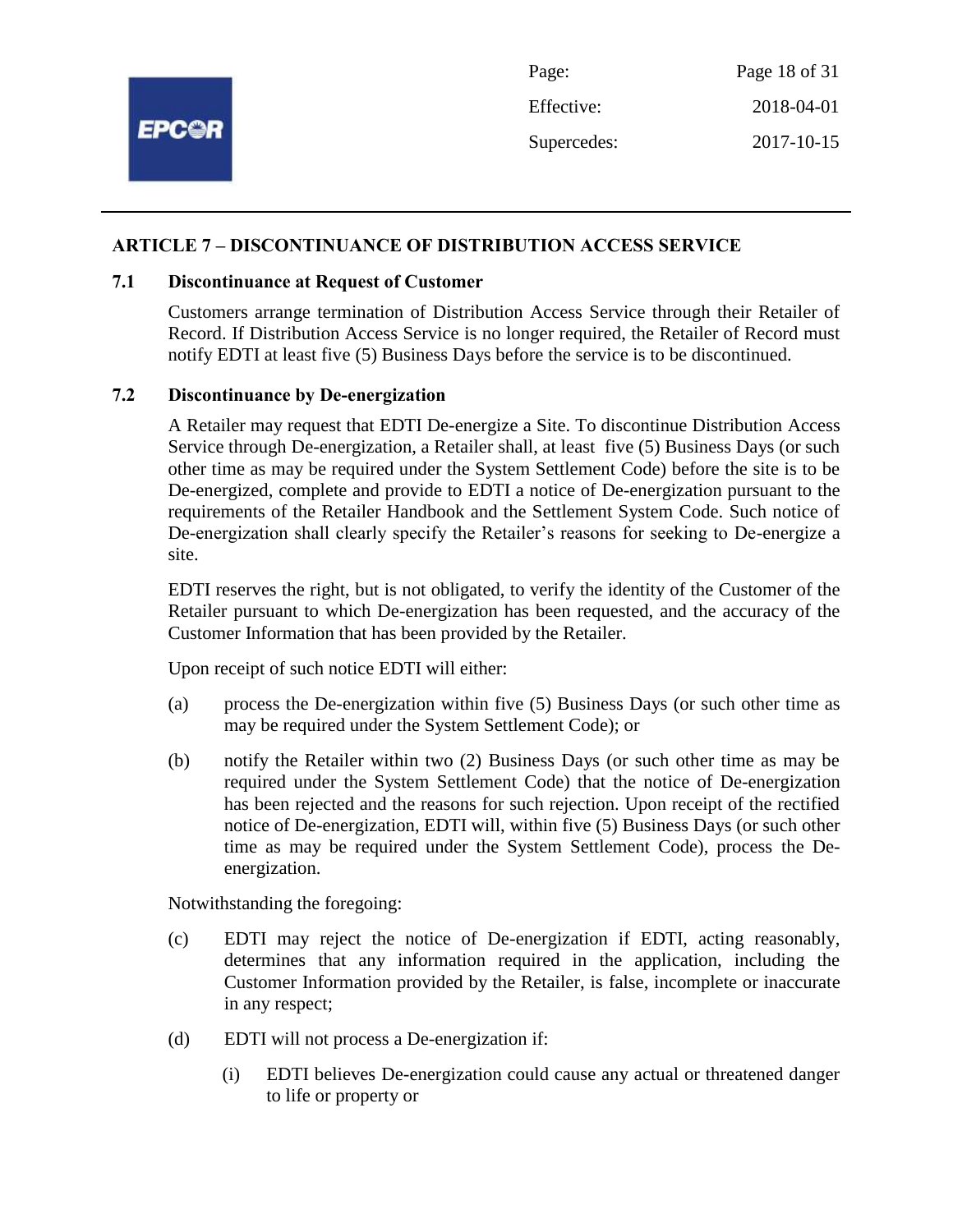

| Page:       | Page 19 of 31 |
|-------------|---------------|
| Effective:  | 2018-04-01    |
| Supercedes: | 2017-10-15    |

(ii) the Customer is a residential rate classification Customer, the request for the De-energization is for non-payment and the De-energization would occur at any time during the period from October 15 to April 15 or at any other time when the temperature is forecast to be below 0 degrees Celsius in the 24 hour period immediately following the proposed De-energization provided that EDTI may, in its discretion, install a device or program to limit or reduce the amount of Energy provided to the Customer.

At the request of the Retailer or the Customer, EDTI will leave all of its Facilities in place after the Point of Service has been de-energized provided that, if the Point of Service remains de-energized for a period in excess of three (3) months, EDTI may remove its Facilities.

Upon De-energization, the Retailer will remain as the Customer's Retailer of Record unless a De-Select Request is submitted by the Retailer to EDTI and the process has been completed successfully.

The Retailer is responsible to ensure that its Customer is provided notice of a Deenergization and for the consequences of the De-energization. EDTI will have no liability for any disputes between the Customer and the Retailer in relation to a De-energization.

# **7.3 Discontinuance by EDTI**

EDTI may discontinue Distribution Access Service to a Retailer if any of the following occur:

- (a) if the Retailer sells Electricity to Customers whose annual consumption is below 250,000 kWh, the Retailer's license issued pursuant to the *Fair Trading Act,* R.S.A. 2000, c. F-2, has been revoked or not renewed, or
- (b) the Retailer has failed to meet its obligations under these Terms and Conditions or its Distribution Services Agreement with EDTI, or
- (c) the Retailer has failed to meet its security requirements pursuant to Article 8

Notification of discontinuance will be made electronically to the Retailer.

# **ARTICLE 8 – SECURITY REQUIREMENTS**

#### **8.1 Security**

The Retailer shall provide the security deposit required under the Distribution Tariff Regulation to ensure that the Retailer is and remains of sufficient financial standing to meet its ongoing financial obligations.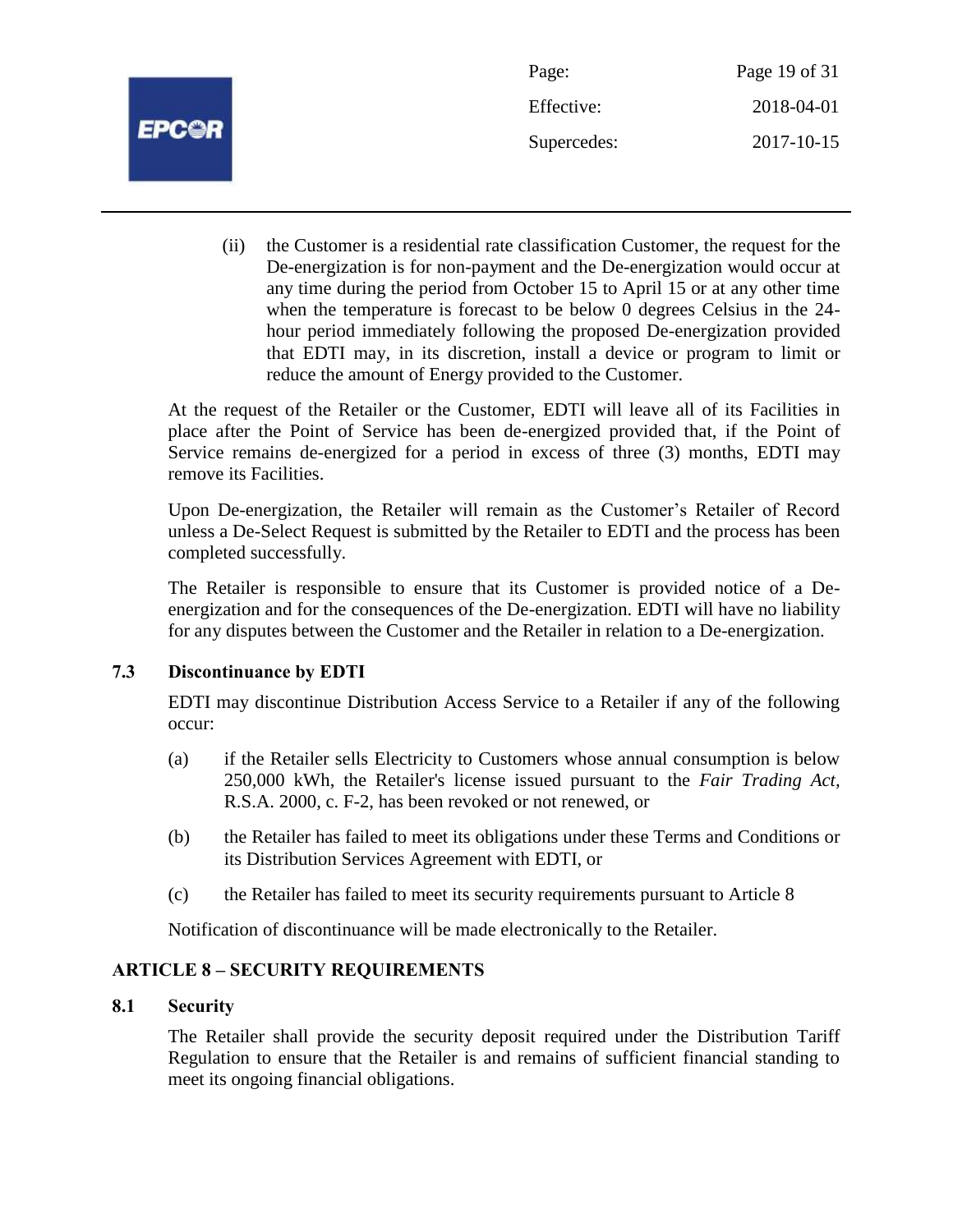|              | Page:       | Page 20 of 31 |
|--------------|-------------|---------------|
| <b>EPC@R</b> | Effective:  | 2018-04-01    |
|              | Supercedes: | 2017-10-15    |
|              |             |               |

The Retailer's application to EDTI for service under the Distribution Tariff must include the Retailer's projected value of its payments to EDTI under EDTI's Distribution Tariff over the period provided in section 8 of the Distribution Tariff, the Retailer's current Credit Rating, if it is seeking a reduction in its security deposit, and the current Credit Rating of any proposed guarantors, if the Retailer's security deposit will include a guarantee.

For the purposes of projecting the Retailer's payments under EDTI's Distribution Tariff pursuant to section 8(2)(b) of Distribution Tariff Regulation the total of:

- (a) twenty (20) days; plus
- (b) the number of days between consecutive bills issued by EDTI to the Retailer; plus
- (c) the number of days from the issuance of a bill by EDTI until payment is due from the Retailer;

shall equal thirty-four (34) days.

EDTI will confirm the Credit Rating of the Retailer, if provided, and the Credit Rating of any guarantor, if any, providing a guarantee as a security deposit. If the Retailer or guarantor has obtained more than one Credit Rating, the lowest Credit Rating will be used in the assessment.

EDTI, subject to review and assessment, shall confirm the amount of security required to be provided by the Retailer, taking into account any reduction that the Retailer may be entitled to under section 9 of the Distribution Tariff Regulation and notify the Retailer of its security requirement within twenty (20) Business Days of the Retailer's complete application for Distribution Access Service.

Subject to section 9 of the Distribution Tariff Regulation, the Retailer shall provide security in the form of a financial deposit, a bond, an irrevocable letter of credit or an irrevocable guarantee from a person, other than the Retailer, with a Credit Rating, or a combination thereof, in each case in a form acceptable to EDTI.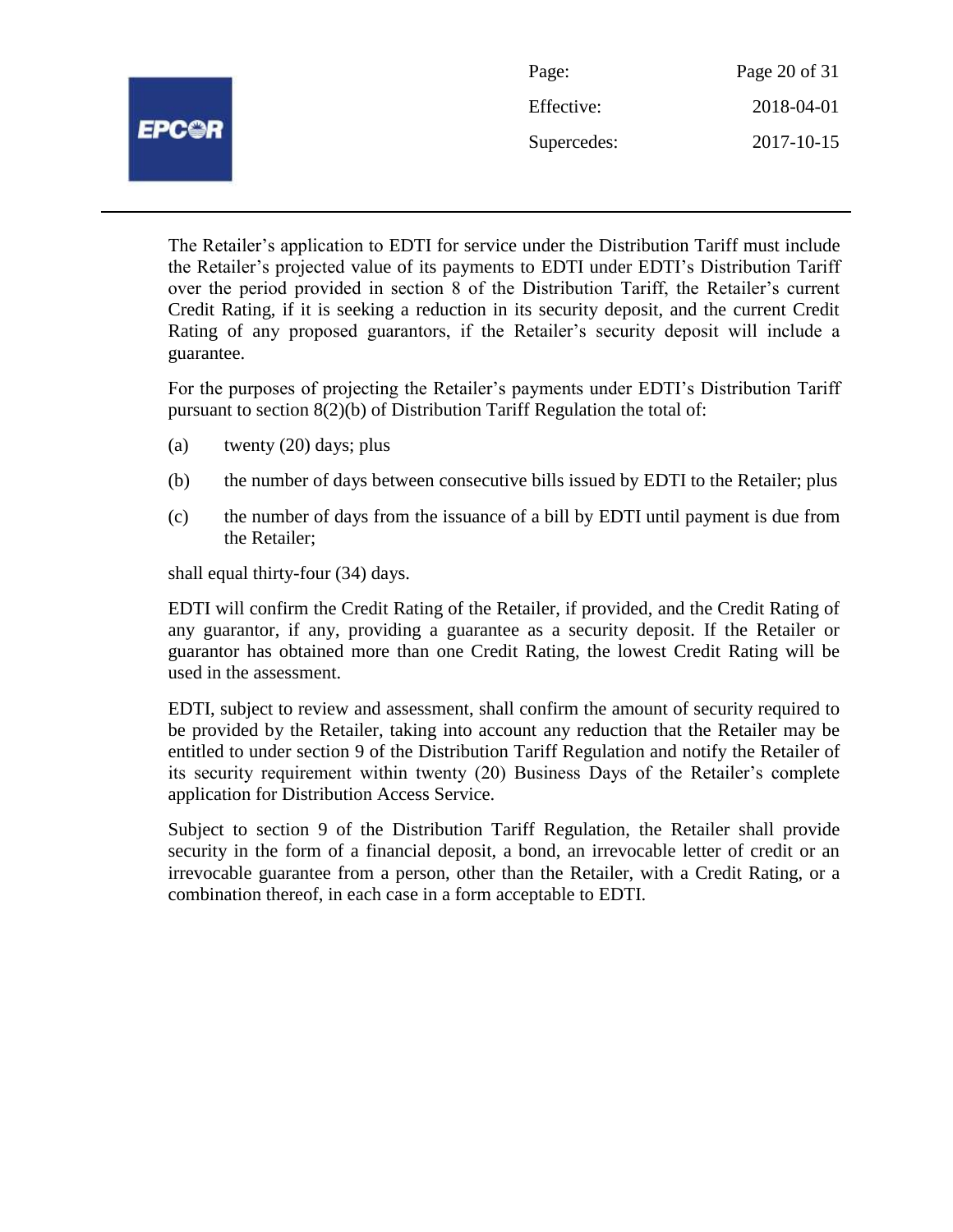|              | Page:       | Page 21 of 31 |
|--------------|-------------|---------------|
| <b>EPC@R</b> | Effective:  | 2018-04-01    |
|              | Supercedes: | 2017-10-15    |
|              |             |               |

#### **8.2 Maintenance of Security**

As required by section 8 of the Distribution Tariff Regulation, if a retailer's actual outstanding charges under EDTI's Distribution Tariff are materially greater than the projected value provided by the Retailer under Section 8.1 of these Terms and Conditions, EDTI will update the projection and, if additional security is required based on the updated projection, require the Retailer to provide additional security. The Retailer must provide the additional security within five (5) Business Days of EDTI's request to do so as required under section 8 of the Distribution Tariff Regulation.

A Retailer whose security deposit has been reduced pursuant to the Distribution Tariff Regulation by virtue of its Credit Rating shall report to EDTI any downgrading of its Credit Rating within two (2) Business Days of the downgrading and must provide any additional security required as a result of the downgrading within five (5) Business Days of the downgrading as required under section 9 of the Distribution Tariff Regulation.

If the Retailer fails to provide any additional security that it is required to provide, EDTI reserves the right to suspend the provision of additional Distribution Access Service until the Retailer provided EDTI with the required security.

A Retailer must maintain the required amount of security deposit until all obligations of the Retailer under EDTI's Distribution Tariff are satisfied.

#### **8.3 Use of Security**

If a Retailer defaults in paying any amounts owing under EDTI's Distribution Tariff, EDTI will provide the Retailer notice as required by section 12 of the Distribution Tariff Regulation and will be entitled to draw on the security deposit of the Retailer to recover the Retailer's arrears including any accrued interest if they are not paid within three (3) Business Days after the date of the notice, provided that EDTI shall be entitled to draw on the security deposit without notice if, in the opinion of EDTI, the giving of such notice would impair EDTI's ability to make a claim against the Retailer's security or to deduct the unpaid arrears from the Retailer's financial deposit. EDTI may require additional security to replace the security drawn down because of the default by the Retailer. The Retailer must provide the additional security within five (5) Business Days of EDTI's request to do so.

#### **8.4 Suspension of Service**

If the Retailer fails to provide any security that it is required to provide under this Article 8, EDTI reserves the right to suspend the provision of additional Distribution Access Service until the Retailer provides EDTI with the required security.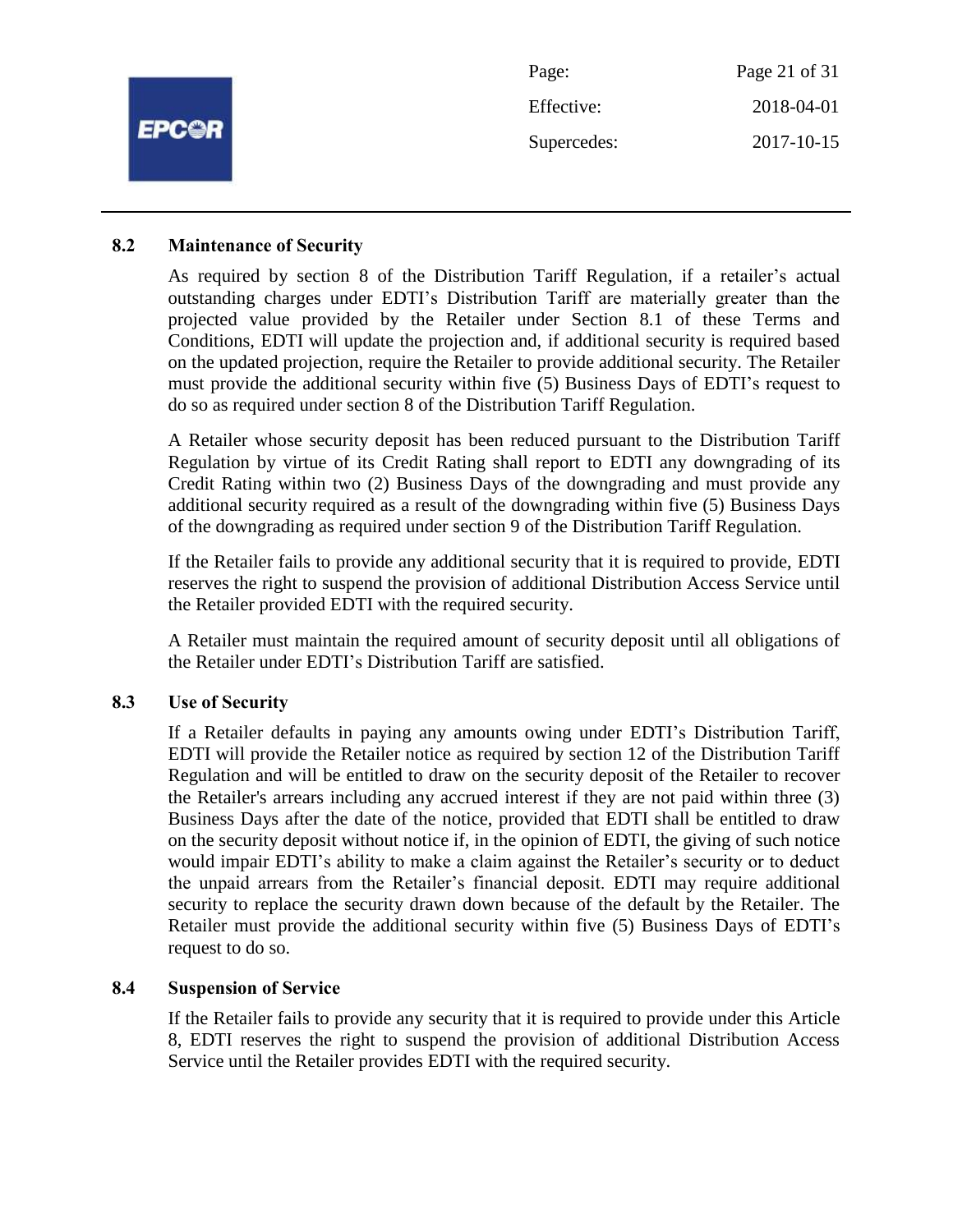

#### **8.5 Costs of Security**

All costs associated with the provisions of the security required to be provided by a Retailer for its obligations under EDTI's Distribution Tariff are the responsibility of the Retailer.

#### **ARTICLE 9 – METERING**

#### **9.1 Meter Reading**

EDTI shall make an actual meter reading for each Point of Service for which it provides Distribution Access Service for Customers of the Retailer in accordance with EDTI's meter reading schedule. At the request of a Retailer of Record, EDTI shall make an actual meter reading that does not fall within EDTI's meter reading schedule, off-cycle, as may be requested by the Retailer and EDTI will charge the Retailer for additional meter reading expense as set forth in the Fee Schedule as "Off-Cycle Meter Reads".

#### **9.2 Record**

An accurate record of meter readings will be kept by EDTI which will be the basis for billing by EDTI to the Retailer in accordance with the Distribution Tariff.

#### **9.3 Estimated Consumption and Demand**

The amount of energy used by a Customer will be estimated by EDTI based on the best available sources of information and evidence in the following circumstances:

- (a) where the Customer's Point of Service is not metered;
- (b) where a meter is inaccessible due to conditions on the Customer's premises;
- (c) where the meter is not scheduled to be read;
- (d) where it is determined that the amount of energy used was different from that recorded or billed due to incorrect billing procedures;
- (e) where a meter reading schedule or a meter change creates a transition period in EDTI's billing cycle; or
- (f) if the seal of a meter is broken or if the meter does not register correctly, regardless of the cause.

For small general service Customers whose load requirements are small, consistent, and can be accurately predicted, the billing demand may be determined, at the sole discretion of EDTI, from the nameplate rating of the Customer's equipment rather than being metered.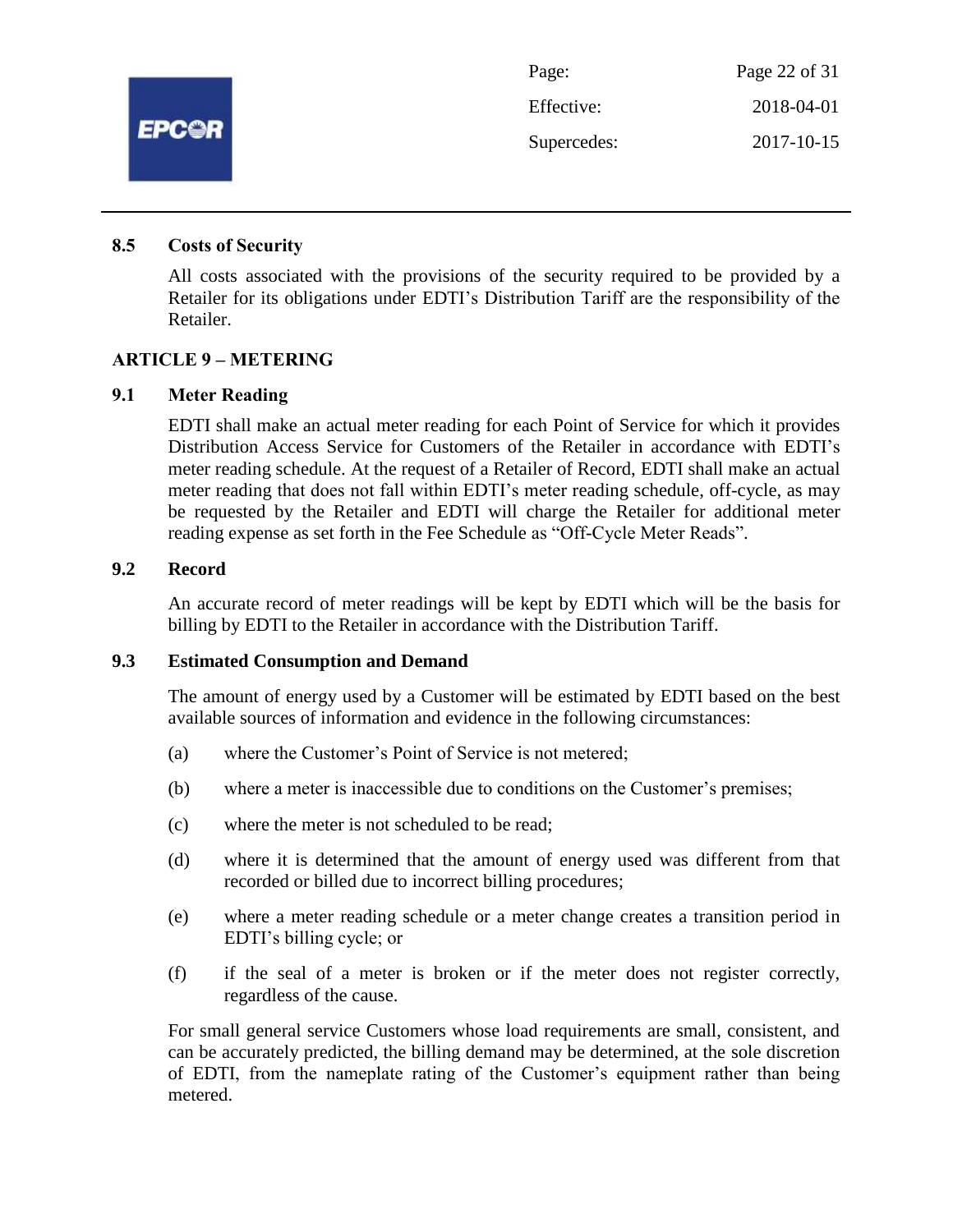

| Page:       | Page 23 of 31 |
|-------------|---------------|
| Effective:  | 2018-04-01    |
| Supercedes: | 2017-10-15    |

The demand of certain equipment which is used for short periods of time, such as arc welders, does not fully register on the thermal demand meters. Points of Service which include this type of equipment may be billed on an estimated demand.

If requested by the Retailer, EDTI will provide the Retailer with a description of the methodology used to estimate the use of energy by the Customers of the Retailer.

#### **9.4 Other Metering Services**

At the request by the Retailer, or with the Retailer's consent, EDTI may provide other metering services, above standard metering service, in its discretion, acting reasonably, and may charge separate fees for such service.

# **9.5 Meter Testing**

At the request of a Retailer, EDTI shall arrange for on-site meter verification and if necessary, shall arrange for a meter to be tested by an official designated for that purpose by Measurement Canada or accredited agency as may, from time to time, be designated for this purpose. EDTI charges a fee as set forth in the Fee Schedule. If the meter is inaccurate, EDTI will refund the fee and make appropriate adjustments to the applicable Retailer's bills. If the meter is found to be accurate, EDTI will keep the fee to cover the cost of testing the meter.

#### **9.6 Adjustments for Faulty Metering**

EDTI may make consumption and demand adjustments for faulty metering:

- (a) if the seal of a meter is broken or if the meter does not register correctly regardless of the cause;
- (b) when a Point of Service has been unmetered or incorrectly metered, regardless of the cause, or when a meter is found to be inaccurate in accordance with the *Electricity and Gas Inspection Act*, R.S. 1985, c. E-4 as amended from time to time; in these cases EDTI will make adjustments for a period not exceeding three (3) months, unless it can be shown that the error was due to some specific reported cause, the date of which can be fixed, in which case the actual date shall be used; or
- (c) where a Point of Service is unmetered and any seal attached to motors or other equipment is broken or any unauthorized change in the Facilities has been made.

Notwithstanding the section "Adjustment of Bills in Event of Billing Error", in any of the above noted cases EDTI may make adjustments for the lesser of the period of the error or one (1) year.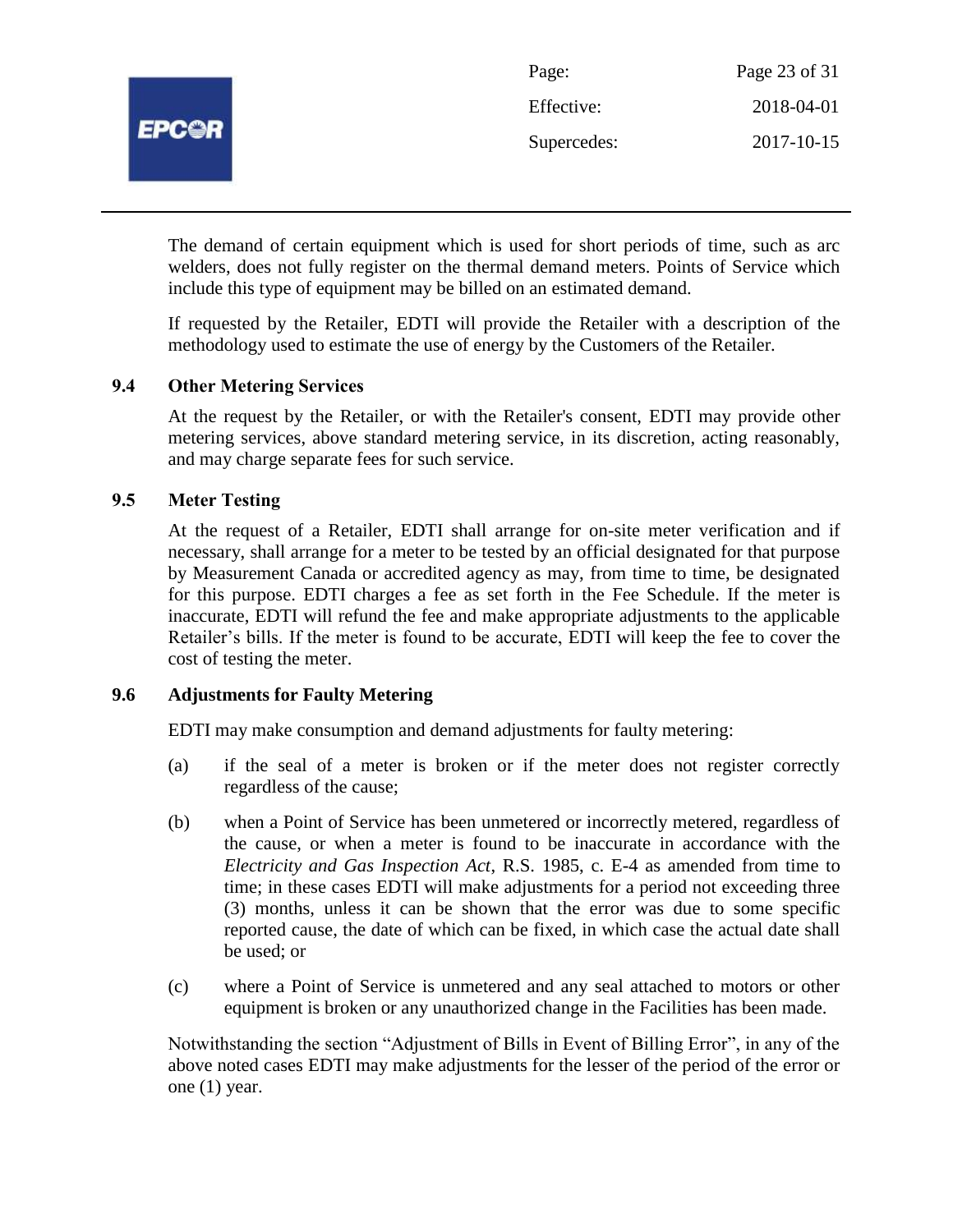

Page: Page 24 of 31 Effective: 2018-04-01 Supercedes: 2017-10-15

#### **ARTICLE 10 – LOAD SETTLEMENT**

#### **10.1 Request for Information**

A Retailer may request profiling and settlement information above the basic service provisions for Load Settlement specified in the Settlement System Code providing:

- (a) the Retailer provides a written request to EDTI outlining the purpose for the additional settlement information; and
- (b) the additional settlement information applies only to the Customers of the Retailer.

Upon satisfaction of the above requirements, EDTI will advise the Retailer in a written proposal of the type of work, time of delivery and charges necessary to provide the additional settlement information to the Retailer.

#### **10.2 Liability**

The process of Retailer Load estimation involves statistical samples and estimating error. EDTI shall not be responsible for any sampling or estimating errors and shall not be liable to any Retailer for any costs that are associated with such errors.

#### **ARTICLE 11 – LIABILITY AND INDEMNITY**

#### **11.1 EDTI Liability**

Notwithstanding any other provision of these Terms and Conditions or any provision of any agreement between EDTI and a Retailer relating to the provision of Distribution Tariff Services (an "EDTI Agreement") EDTI, its directors, officers, agents, employees and representatives ("EDTI Parties") shall not be liable to the Customer, its directors, officers, agents, employees and representatives (collectively, the "Retailer Parties" and, individually, a "Retailer Party") for any loss, injury, damage, expense, charge, cost or liability of any kind suffered or incurred by the Retailer Parties, or any of them, whether of a direct, indirect, special or consequential nature, howsoever or whensoever caused, and whether in any way caused by or resulting from the acts or omissions of the EDTI Parties, or any of them, except for direct property damages incurred by the Retailer as a direct result of a breach of these Terms and Conditions or applicable EDTI Agreement or other act or omission by an EDTI Party, which breach or other act or omission is caused by the negligence or willful act or omission of harm of such EDTI Party. Any liability under this Section will be limited to an amount in proportion to the degree to which the EDTI Party acting negligently or willfully is determined to be at fault. For the purpose of the foregoing and without otherwise restricting the generality thereof, "direct property damage" shall not include loss of revenue, loss of profits, loss of earnings, loss of production, loss of contract, cost of purchased or replacement capacity and energy, cost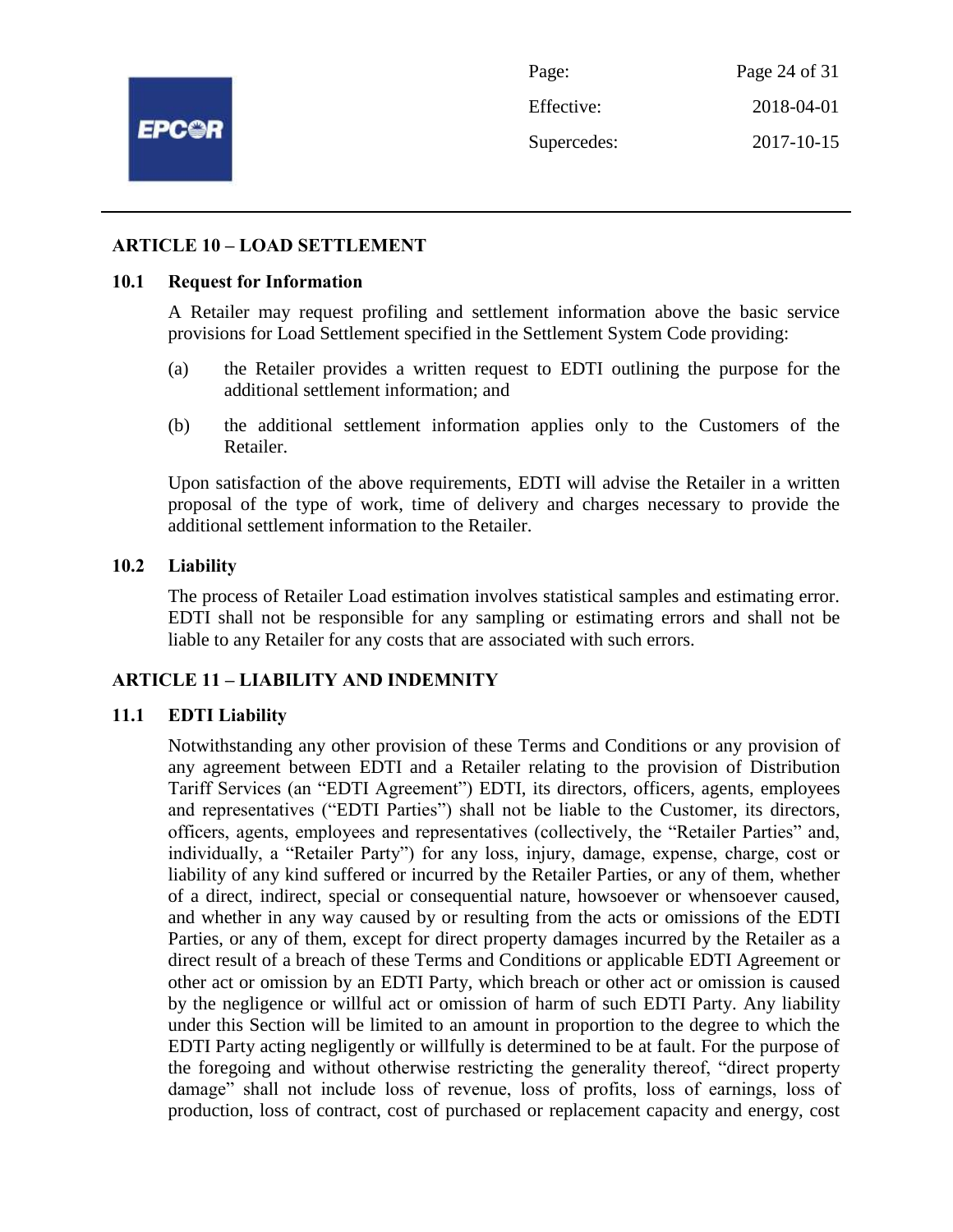

| Page:       | Page 25 of 31 |
|-------------|---------------|
| Effective:  | 2018-04-01    |
| Supercedes: | 2017-10-15    |

of capital, and loss of use of any facilities or property, or any other similar damage or loss whatsoever.

# **11.2 Release**

Subject to Section 11.1 above, none of the EDTI Parties (as defined above) will be liable to any of the Retailer Parties (as defined above) for any damages, costs, expenses, injuries, losses, or liabilities suffered or incurred by the Retailer Parties or any of them, howsoever and whensoever caused, and each Retailer Party hereby forever releases each of the EDTI Parties from any liability or obligation in respect thereof.

# **11.3 Retailer Liability**

# **11.3.1 General**

In addition to any other liability provisions set out in these Terms and Conditions or any provision in an EDTI Agreement (as defined above), a Retailer Party (as defined above) shall be liable for any damages, costs, expenses, injuries, losses, or liabilities suffered or incurred by EDTI Parties (as defined above), whether of a direct or indirect nature, caused by or arising from any acts or omissions of a Retailer Party that result in a breach ("Breach") of these Terms and Conditions or the applicable EDTI Agreement, or any negligent or willful acts or omissions of harm of a Retailer Party outside of a Breach. Any liability under this section will be limited to an amount in proportion to the degree to which the Retailer Party is at fault.

#### **11.3.2 Indemnification by Retailer of EDTI for Third Party Claims**

- (a) A Retailer (the "Indemnitor") shall indemnify and hold harmless EDTI Parties (as defined above) ("Indemnitee(s)") from and against any direct damages, injuries, losses and other liabilities claimed against the Indemnitee or any of them, and all related costs and expenses (including reasonable legal fees) suffered or incurred by any of them in relation to any claims, causes of action, actions, suits or proceedings by a third party ("Claim") which arise from damage to property or injury to or death of persons resulting from the Indemnitor's failure to perform its obligations under these Terms and Conditions or the applicable EDTI Agreement (as defined above), which failure is caused by the negligence or willful act or omission of harm of the Indemnitor acting within the scope of its authority or employment. The indemnity under this section will be limited to an amount in proportion to the degree to which the Indemnitor is at fault.
- (b) In the event that an Indemnitee is entitled to and desires to assert its right to indemnification from an Indemnitor under this Section, such Indemnitee will give the Indemnitor prompt notice of the Claim, which shall describe the Claim in reasonable detail and shall indicate the estimated amount, if practicable, of the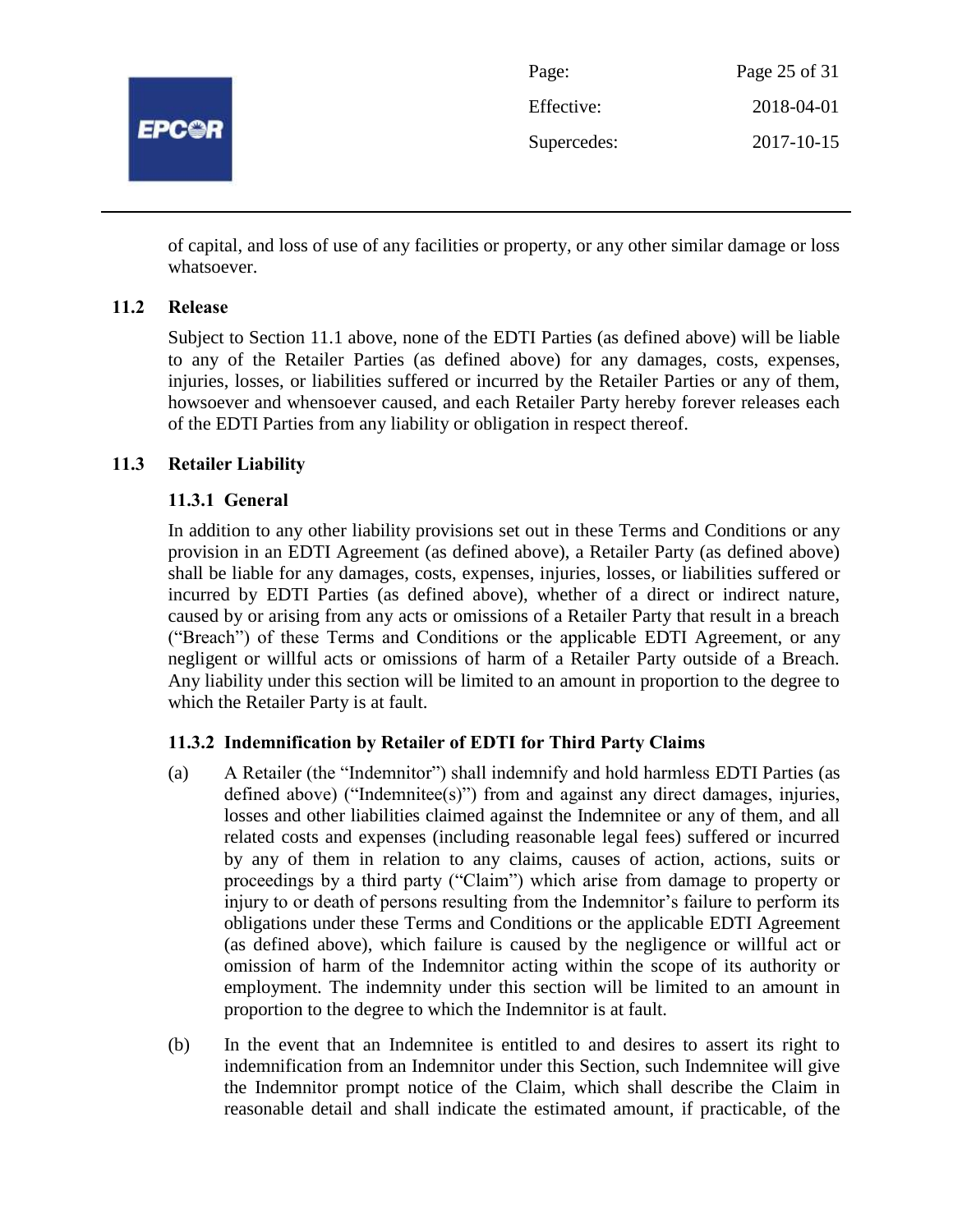

| Page:       | Page 26 of 31 |
|-------------|---------------|
| Effective:  | 2018-04-01    |
| Supercedes: | 2017-10-15    |

indemnifiable loss that has been or may be sustained by the Indemnitee. The failure to promptly notify the Indemnitor hereunder shall not relieve the Indemnitor of its obligations hereunder, except to the extent that the Indemnitor is actually and materially prejudiced by the failure to so notify promptly.

- (c) Subject to Section 11.3.2(b) hereof, if the Indemnitor delivers to the Indemnitee a written acknowledgement of its unconditional and irrevocable obligation to indemnify the Indemnitee under Section 11.3.2(a) in respect of:
	- (i) all of the damages, injuries, losses, liabilities, costs and expenses that may be claimed against, or suffered or incurred by, the Indemnitee in respect of the Claim within ten (10) days following the Indemnitor's receipt of the Indemnitee's notice of such Claim and if the existence of such obligation to indemnify is made known by the Indemnitor to the third-party claimant (and, if applicable, to the court or other tribunal determining the Claim), the Indemnitee shall make available to the Indemnitor all information in its possession or to which it has access, other than information that has been designated as confidential by the provider of such information, which is or may be relevant to the particular Claim and the Indemnitor shall be entitled, at its option, to take carriage of the defense of the Claim by its own counsel and, if it elects to do so, the Indemnitee shall cooperate with the Indemnitor to the fullest reasonable extent in the defense, settlement or compromise of the Claim; or
	- (ii) some, but less than all, of the damages, injuries, losses, liabilities, costs and expenses that may be claimed against, or suffered or incurred by, the Indemnitee in respect of the Claim within ten (10) days following the Indemnitor's receipt of the Indemnitee's notice of such Claim and if the Indemnitee is of the opinion that the Indemnitor's interests are not in conflict with its own, the Indemnitee shall make available to the Indemnitor all information in its possession or to which it has access, other than information that has been designated as confidential by the provider of such information, which is or may be relevant to that portion of the Claim in respect of which the Indemnitor has an obligation to indemnify the Indemnitee and consult with the Indemnitor in respect thereof.

The Indemnitee shall not make any admission of the liability regarding, or settle or compromise, that portion of the Claim in respect of which the Indemnitor has acknowledged its obligation to indemnify the Indemnitee without the written consent of the Indemnitor, which consent shall not be unreasonably withheld.

The provisions of this Section 11.3.2(c) shall not apply in respect of any Claim to which the Indemnitor is, or may reasonably be expected to be, a party and where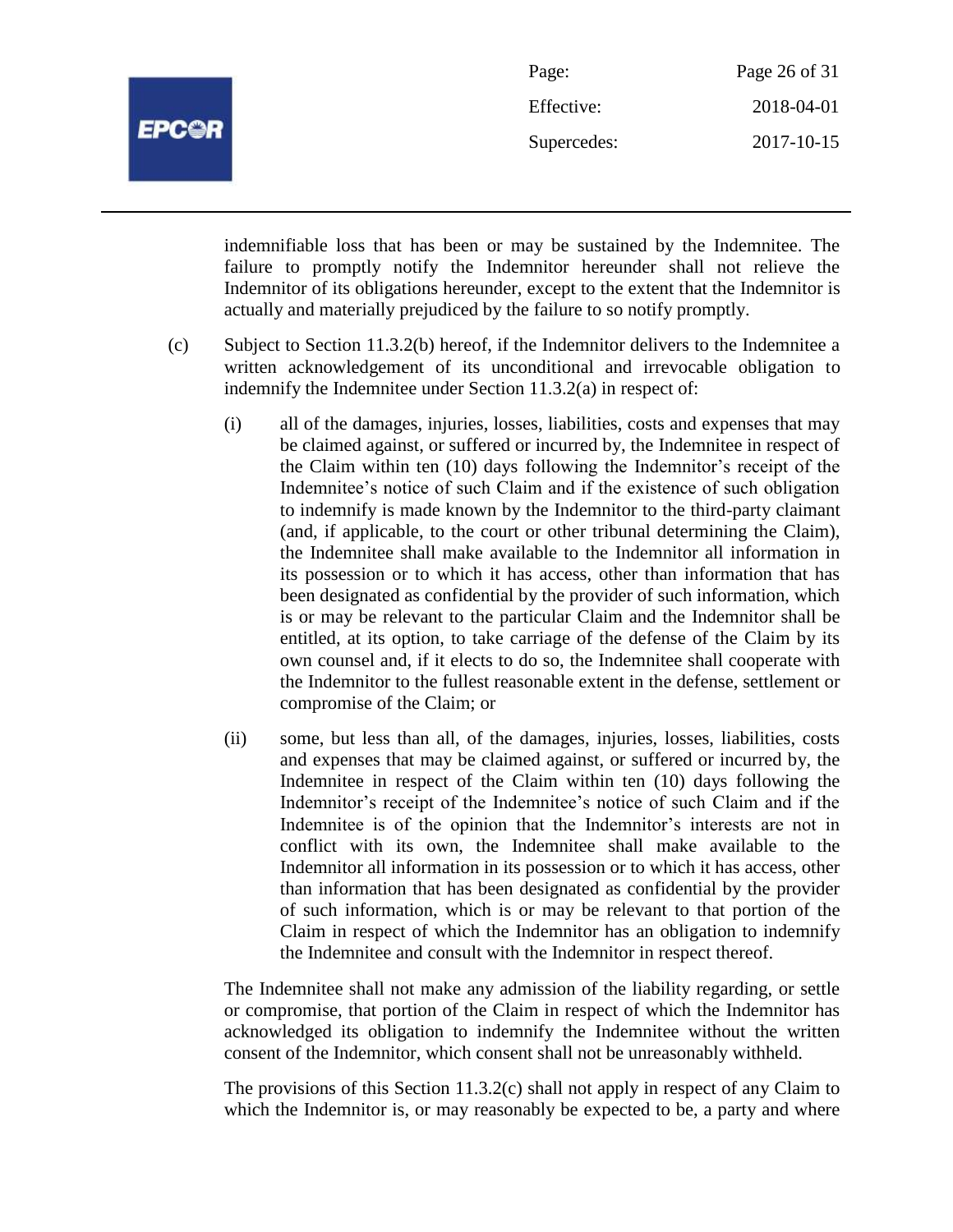

| Page:       | Page 27 of 31 |
|-------------|---------------|
| Effective:  | 2018-04-01    |
| Supercedes: | 2017-10-15    |

the Indemnitee is asserting legal defenses in relation to the Claim that conflict with legal defenses being asserted by the Indemnitor.

# **ARTICLE 12 – FORCE MAJEURE**

# **12.1 Force Majeure Relief**

If an event or circumstance of Force Majeure occurs that affects EDTI's ability to provide any Distribution Access Service, EDTI's obligations and responsibilities hereunder and under any agreement relating to the provision of Distribution Access Service, so far as they are affected by the Force Majeure or the consequences thereof, shall be suspended until such Force Majeure or the consequences thereof are remedied and for such period thereafter as may reasonably be required to restore the Distribution Access Service. A Retailer will be required to continue to pay the Minimum Charge, if applicable, during the period in which EDTI claims relief by reason of Force Majeure.

# **12.2 Notice**

EDTI shall promptly give the relevant party notice of the Force Majeure including full particulars hereof and shall promptly give the relevant party notice when the Force Majeure ceases to prevent performance of EDTI's obligations.

#### **12.3 Obligation to Remedy**

EDTI shall promptly remedy the cause and effect of the Force Majeure insofar as it is reasonably able to do so.

#### **12.4 Strikes and Lockouts**

Notwithstanding any other provision of these Terms and Conditions, the settlement of any strike, lockout or other industrial disturbance shall be wholly in the discretion of EDTI and EDTI may settle such strike, lockout or industrial disturbance at such time and on such terms and conditions as it may deem appropriate. No failure or delay in settling such strike, lockout or industrial disturbance shall constitute a cause or event within the control of EDTI or deprive EDTI of the benefits of this Article 12.

#### **ARTICLE 13 – DISPUTE RESOLUTION**

#### **13.1 Resolution by EDTI and Retailer**

If any dispute between EDTI and a Retailer arises at any time in connection with these Terms and Conditions, EDTI and the Retailer acting reasonably and in good faith, shall use all reasonable efforts to resolve the dispute as soon as possible in an amicable manner. If the dispute cannot be otherwise resolved pursuant to this Article 13, the chief executive officers of EDTI and the Retailer shall meet to attempt to resolve the dispute.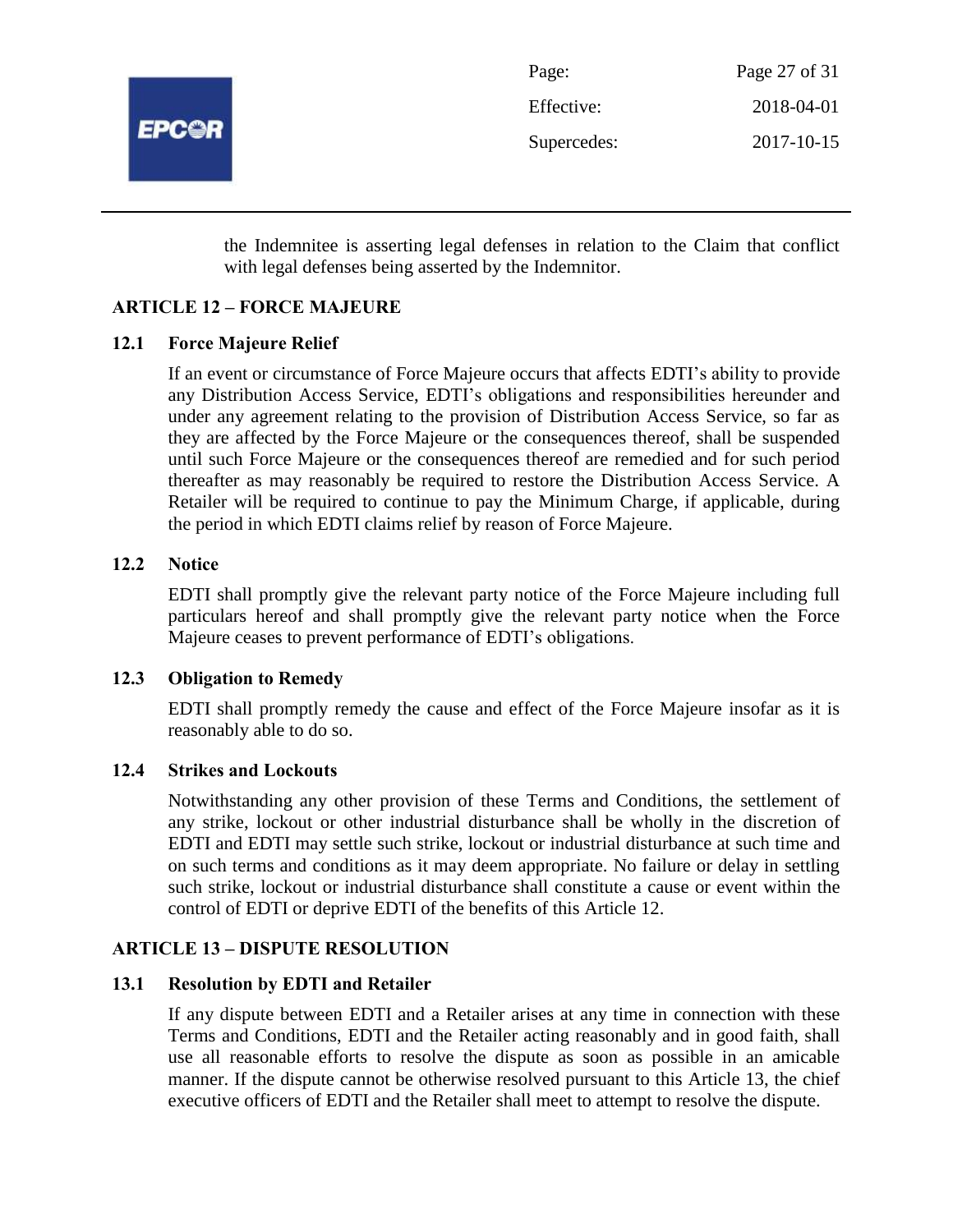

#### **13.2 Resolution by Arbitration**

If any dispute has not been resolved pursuant to Section 13.1 hereof within thirty (30) days after notice from EDTI or the Retailer to the other of its desire to have the dispute resolved, then the dispute shall be resolved pursuant to Sections 13.3 to 13.11 hereof. EDTI and the Retailer shall abide by the terms of any award rendered by the arbitrator(s) appointed hereunder without delay.

#### **13.3 Arbitrators**

All disputes or differences between EDTI and a Retailer in connection with these Terms and Conditions shall be referred (unless EDTI and the Retailer concur in the appointment of a single arbitrator) to a board of arbitrators consisting of one (1) arbitrator to be appointed by each of EDTI and the Retailer who shall, by instrument in writing, appoint a third arbitrator immediately after they are themselves appointed. Notwithstanding the foregoing, any disputed matters between EDTI and a Retailer relating to an order or direction made or approved by the Commission or falling within the exclusive jurisdiction of the Commission, shall be referred to the Commission for resolution.

#### **13.4 Failure to Concur**

EDTI and a Retailer shall be deemed to have failed to concur in the appointment of a single arbitrator if such an arbitrator shall not have been appointed within fifteen (15) days after the serving by either EDTI or the Retailer on the other of notice requesting it to concur in the appointment of such an arbitrator.

#### **13.5 Refusal to Appoint an Arbitrator**

If either EDTI or the Retailer shall neglect or refuse to appoint an arbitrator within fifteen (15) days after the other party (provided such other party has appointed its arbitrator) has served EDTI or the Retailer, as the case may be, with notice to make the appointment, the party who has appointed its arbitrator shall be entitled to apply, upon notice to the other party, to a Justice of the Court of Queen's Bench of Alberta to appoint an arbitrator for the party in default.

#### **13.6 Failure to Appoint a Third Arbitrator**

If the arbitrators appointed by EDTI and the Retailer have not, within fifteen (15) days after their appointment or the appointment of the arbitrator last appointed, as the case may be, appointed a third arbitrator, either EDTI or the Retailer shall be entitled to apply upon notice to the other party to a Justice of the Court of Queen's Bench of Alberta to appoint such an arbitrator.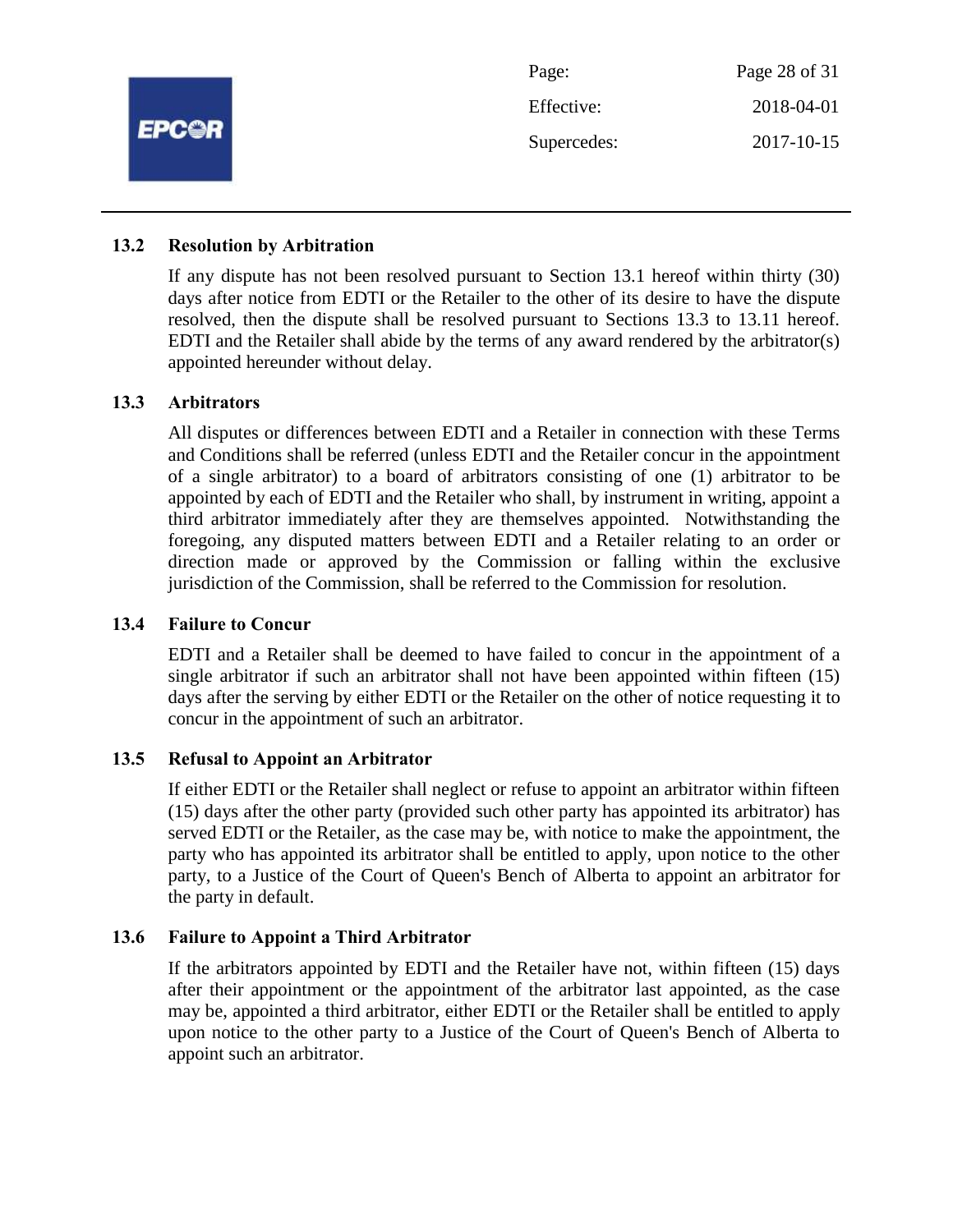

#### **13.7 Technical Competence**

Any arbitrator appointed under the provisions of this clause whether by concurrence of EDTI and the Retailer, by either party, by the arbitrators, or by a Justice of the Court of Queen's Bench of Alberta shall, in the opinion of the persons making such appointment, be possessed of such technical or other qualifications as may be reasonably necessary to enable him to properly adjudicate upon the dispute or difference.

#### **13.8 Compensation of Arbitrators**

Each party shall be responsible for the costs of the arbitrator appointed by it hereunder. The costs of the third arbitrator shall be divided evenly between the parties.

#### **13.9 Application of the Arbitration Act (Alberta)**

Except as herein modified, the provisions of the *Arbitration Act*, R.S.A., 2000, c. A-43, as amended from time to time, shall apply to any arbitration proceeding.

#### **13.10 Decisions Binding**

A decision of the single arbitrator or the majority of the three arbitrators named or appointed shall be final and binding upon each of the parties to the dispute or difference.

#### **13.11 Continuity of Service**

All performance required under these Terms and Conditions by EDTI and the Retailer and payment therefore shall continue during the dispute resolution proceedings contemplated by this Article 13, provided that in the case of any such proceedings pertaining to amounts payable under these Terms and Conditions, any payments or reimbursements required as a result of the proceedings shall be effective as of a date to be determined in such proceedings and interest shall be paid thereon by the party required to make the payment or reimbursement on the amount thereof at the rate quoted by the Royal Bank of Canada as its "prime rate" from the date so determined until paid.

#### **ARTICLE 14 – ADDITIONAL PROVISIONS RELATING TO SERVICES**

#### **14.1 Independent System Operation or Transmission Facility Owner Requirements**

The Retailers acknowledge and agree that EDTI is bound by all operating instructions, policies and procedures of the ISO and transmission facility owners which are needed to maintain the integrity of the Interconnected Electric System. The Retailers acknowledge and agree that they will cooperate with EDTI so that EDTI will be in compliance with all such operating instructions, policies and procedures which include, but are not limited to, those operating instructions, policies and procedures pertaining to minimum and maximum generation emergencies, and supply voltage reduction or full interruption of Customer load by either manual or automatic means.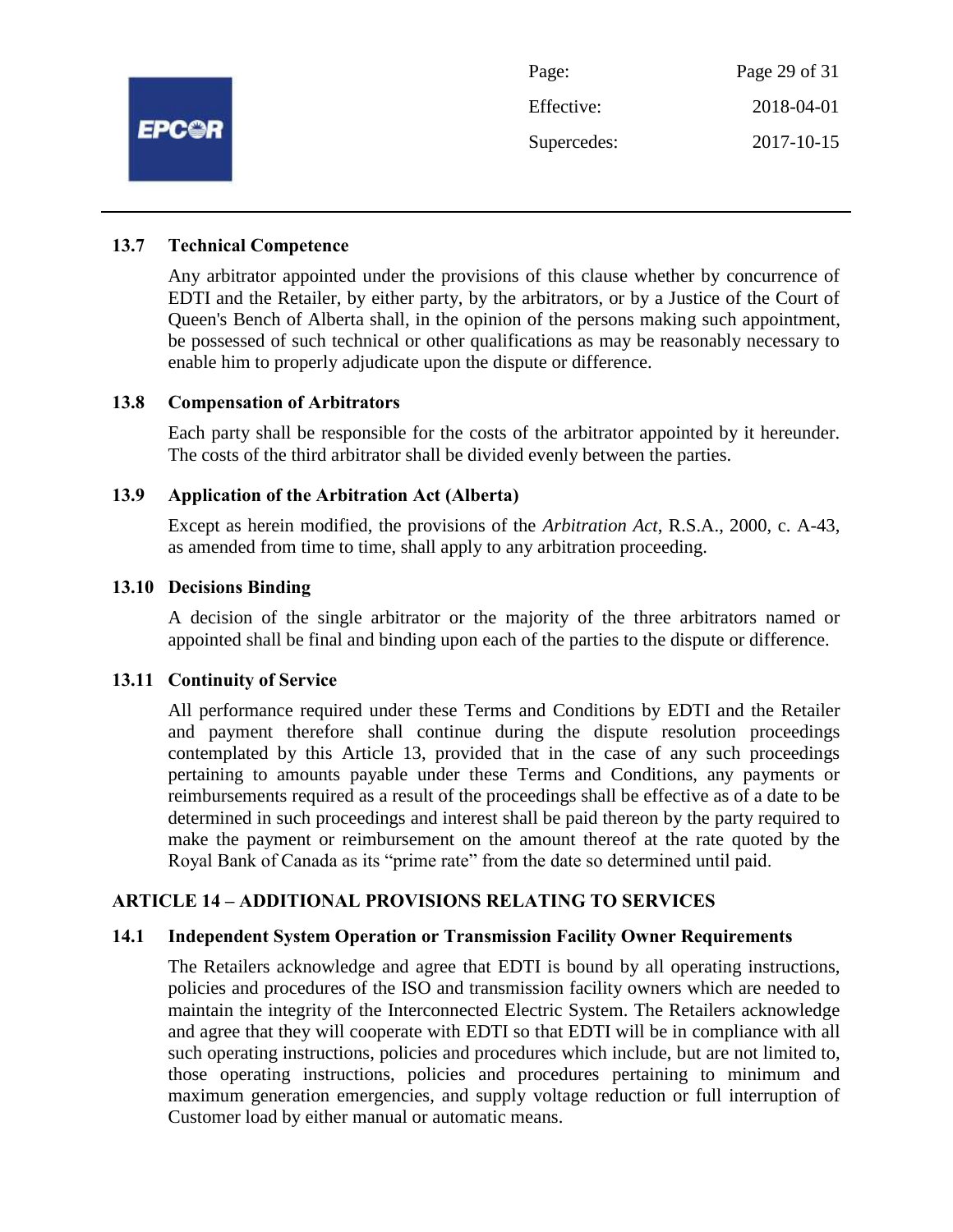|              | Page:       | Page 30 of 31 |
|--------------|-------------|---------------|
| <b>EPCOR</b> | Effective:  | 2018-04-01    |
|              | Supercedes: | 2017-10-15    |
|              |             |               |

#### **14.2 Compliance with Applicable Legal Authorities**

EDTI and the Retailer are subject to, and shall comply with, all existing or future applicable federal, provincial and local laws, all existing or future orders or other actions of the ISO or of governmental authorities having applicable jurisdiction. EDTI will not violate, directly or indirectly, or become a party to a violation of any applicable requirement of the ISO or any applicable federal, provincial or local statute, regulation, bylaw, rule or order in order to provide Distribution Tariff Services to the Retailer or a Customer of the Retailer. EDTI's obligation to provide Distribution Tariff Services is subject to the condition that all requisite governmental and regulatory approvals for the provision of such Distribution Tariff Services will have been obtained and will be maintained in force during such period of Distribution Tariff Services.

#### **14.3 Service Interruption**

While EDTI takes all reasonable efforts to guard against interruptions, it does not guarantee uninterrupted service. Without liability of any kind to EDTI, EDTI shall have the right to disconnect or otherwise curtail, interrupt or reduce Distribution Tariff Service to Customers whenever EDTI reasonably determines, or when EDTI is directed by the ISO, that such a disconnection, curtailment, interruption or reduction is:

- (a) necessary to facilitate construction, installation, maintenance, repair, replacement or inspection of any of EDTI's Facilities;
- (b) to maintain the safety and reliability of EDTI's distribution system; or,
- (c) due to any other reason including dangerous or hazardous circumstances including emergencies, forced outages, potential overloading of EDTI's distribution system or Force Majeure.

#### **14.4 No Assignment**

A Retailer shall not assign any of its rights or obligations under these Terms and Conditions or any other agreement with EDTI relating to Distribution Tariff Services without obtaining any necessary regulatory approvals and EDTI's approval where required in such agreement. No assignment shall relieve the Retailer of any of its obligations under these Terms and Conditions until such obligations have been assumed by the assignee and EDTI has agreed to the novation. Any assignment in violation of this section shall be void.

#### **14.5 No Waiver**

The failure of EDTI or a Retailer to insist on any one or more instances upon strict performance of any provisions of these Terms and Conditions or any other agreement between EDTI and a Retailer relating to Distribution Tariff Services, or to take advantage